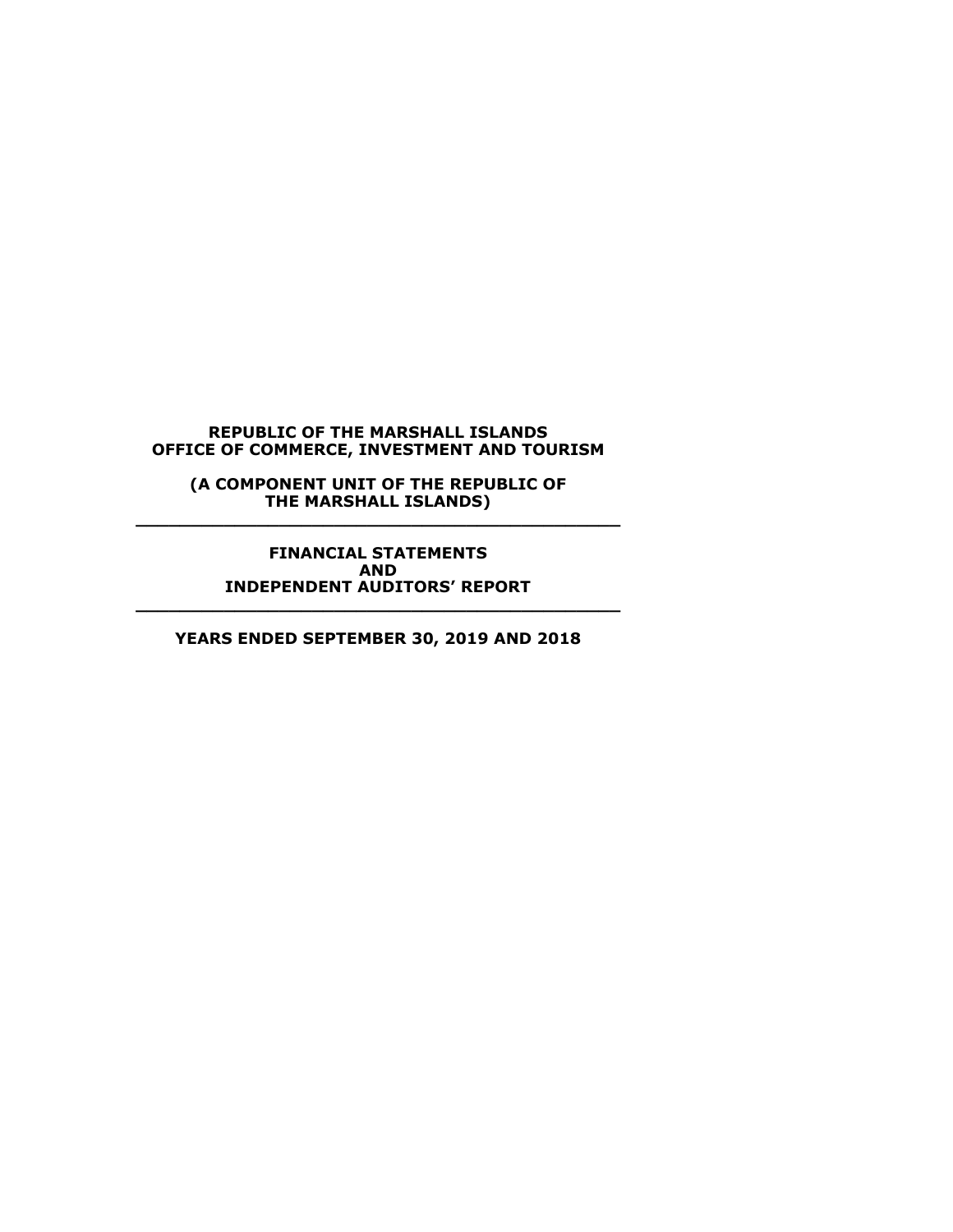Years Ended September 30, 2019 and 2018

Table of Contents

|      |                                                                                                                                                                                            | Page No. |
|------|--------------------------------------------------------------------------------------------------------------------------------------------------------------------------------------------|----------|
| I.   | INDEPENDENT AUDITORS' REPORT                                                                                                                                                               | 1        |
| H.   | MANAGEMENT'S DISCUSSION AND ANALYSIS                                                                                                                                                       | 3        |
| III. | FINANCIAL STATEMENTS:                                                                                                                                                                      |          |
|      | Statements of Net Position                                                                                                                                                                 | 7        |
|      | Statements of Revenues, Expenses and Changes in Net Position                                                                                                                               | 8        |
|      | <b>Statements of Cash Flows</b>                                                                                                                                                            | 9        |
|      | Notes to Financial Statements                                                                                                                                                              | 10       |
| IV.  | INDEPENDENT AUDITORS' REPORT ON COMPLIANCE WITH<br>LAWS AND REGULATIONS                                                                                                                    |          |
|      | Independent Auditors' Report on Internal Control Over Financial<br>Reporting and on Compliance and Other Matters Based on an<br>Audit of Financial Statements Performed in Accordance With |          |
|      | Government Auditing Standards                                                                                                                                                              | 17       |
|      | Schedule of Findings and Responses                                                                                                                                                         | 19       |
|      | Unresolved Prior Year Findings                                                                                                                                                             | 20       |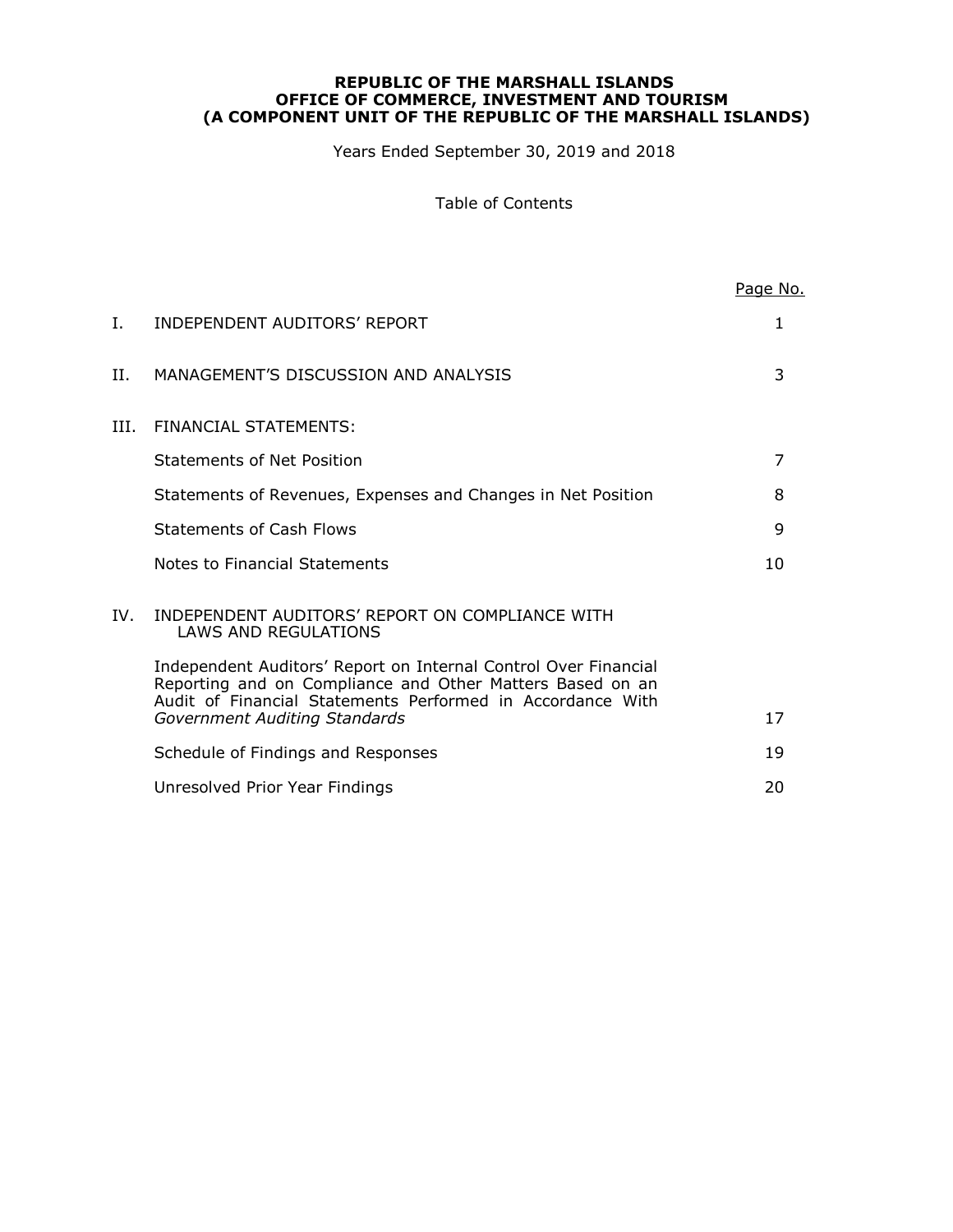# **Deloitte.**

Deloitte & Touche LLP 361 South Marine Corps Drive Tamuning, GU 96913 USA

Tel: +1 (671) 646-3884 Fax: +1 (671) 649-4265

www.deloitte.com

# **INDEPENDENT AUDITORS' REPORT**

Board of Directors Republic of the Marshall Islands Office of Commerce, Investment and Tourism:

### **Report on the Financial Statements**

We have audited the accompanying financial statements of the Republic of the Marshall Islands Office of Commerce, Investment and Tourism (OCIT), a component unit of the Republic of the Marshall Islands, which comprise the statements of net position as of September 30, 2019 and 2018, and the related statements of revenues, expenses and changes in net position and of cash flows for the years then ended, and the related notes to the financial statements.

### *Management's Responsibility for the Financial Statements*

Management is responsible for the preparation and fair presentation of these financial statements in accordance with accounting principles generally accepted in the United States of America; this includes the design, implementation, and maintenance of internal control relevant to the preparation and fair presentation of financial statements that are free from material misstatement, whether due to fraud or error.

#### *Auditors' Responsibility*

Our responsibility is to express an opinion on these financial statements based on our audits. We conducted our audits in accordance with auditing standards generally accepted in the United States of America and the standards applicable to financial audits contained in *Government Auditing Standards,* issued by the Comptroller General of the United States. Those standards require that we plan and perform the audit to obtain reasonable assurance about whether the financial statements are free from material misstatement.

An audit involves performing procedures to obtain audit evidence about the amounts and disclosures in the financial statements. The procedures selected depend on the auditor's judgment, including the assessment of the risks of material misstatement of the financial statements, whether due to fraud or error. In making those risk assessments, the auditor considers internal control relevant to the entity's preparation and fair presentation of the financial statements in order to design audit procedures that are appropriate in the circumstances, but not for the purpose of expressing an opinion on the effectiveness of the entity's internal control. Accordingly, we express no such opinion. An audit also includes evaluating the appropriateness of accounting policies used and the reasonableness of significant accounting estimates made by management, as well as evaluating the overall presentation of the financial statements.

We believe that the audit evidence we have obtained is sufficient and appropriate to provide a basis for our audit opinion.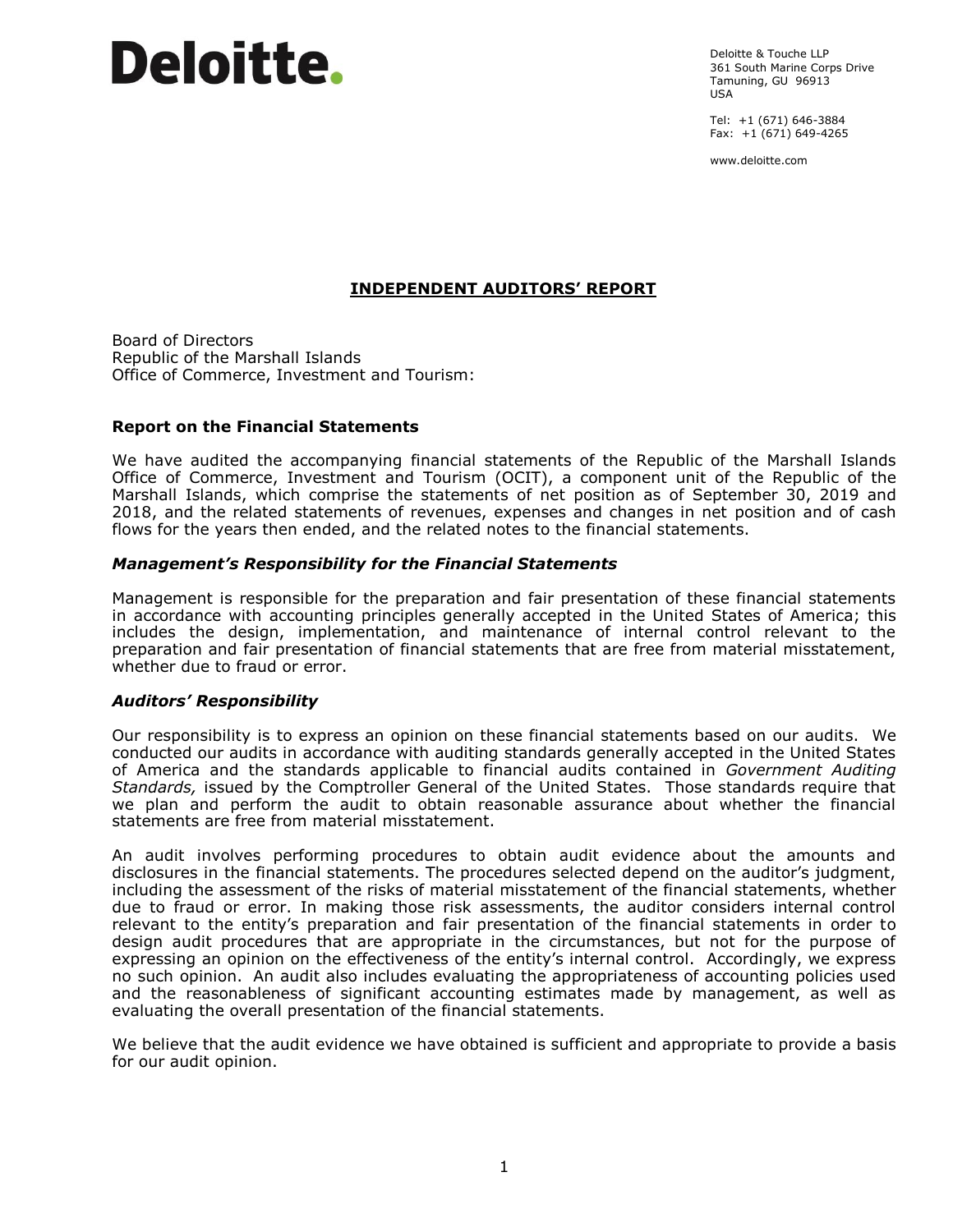# Deloitte.

# *Opinion*

In our opinion, the financial statements referred to above present fairly, in all material respects, the financial position of OCIT as of September 30, 2019 and 2018, and the changes in its financial position and its cash flows for the years then ended in accordance with accounting principles generally accepted in the United States of America.

# *Other Matters*

# *Required Supplementary Information*

Accounting principles generally accepted in the United States of America require that the Management's Discussion and Analysis on pages 3 through 6 be presented to supplement the financial statements. Such information, although not a part of the financial statements, is required by the Governmental Accounting Standards Board who considers it to be an essential part of financial reporting for placing the financial statements in an appropriate operational, economic, or historical context. We have applied certain limited procedures to the required supplementary information in accordance with auditing standards generally accepted in the United States of America, which consisted of inquiries of management about the methods of preparing the information and comparing the information for consistency with management's responses to our inquiries, the financial statements, and other knowledge we obtained during our audit of the financial statements. We do not express an opinion or provide any assurance on the information because the limited procedures do not provide us with sufficient evidence to express an opinion or provide any assurance.

# **Other Reporting Required by** *Government Auditing Standards*

In accordance with *Government Auditing Standards*, we have also issued our report dated January 23, 2020, on our consideration of OCIT's internal control over financial reporting and on our tests of its compliance with certain provisions of laws, regulations, contracts, and grant agreements and other matters. The purpose of that report is solely to describe the scope of our testing of internal control over financial reporting and compliance and the results of that testing, and not to provide an opinion on the effectiveness of OCIT's internal control over financial reporting or on compliance. That report is an integral part of an audit performed in accordance with *Government Auditing Standards* in considering OCIT's internal control over financial reporting and compliance.

eloitte Nachell

January 23, 2020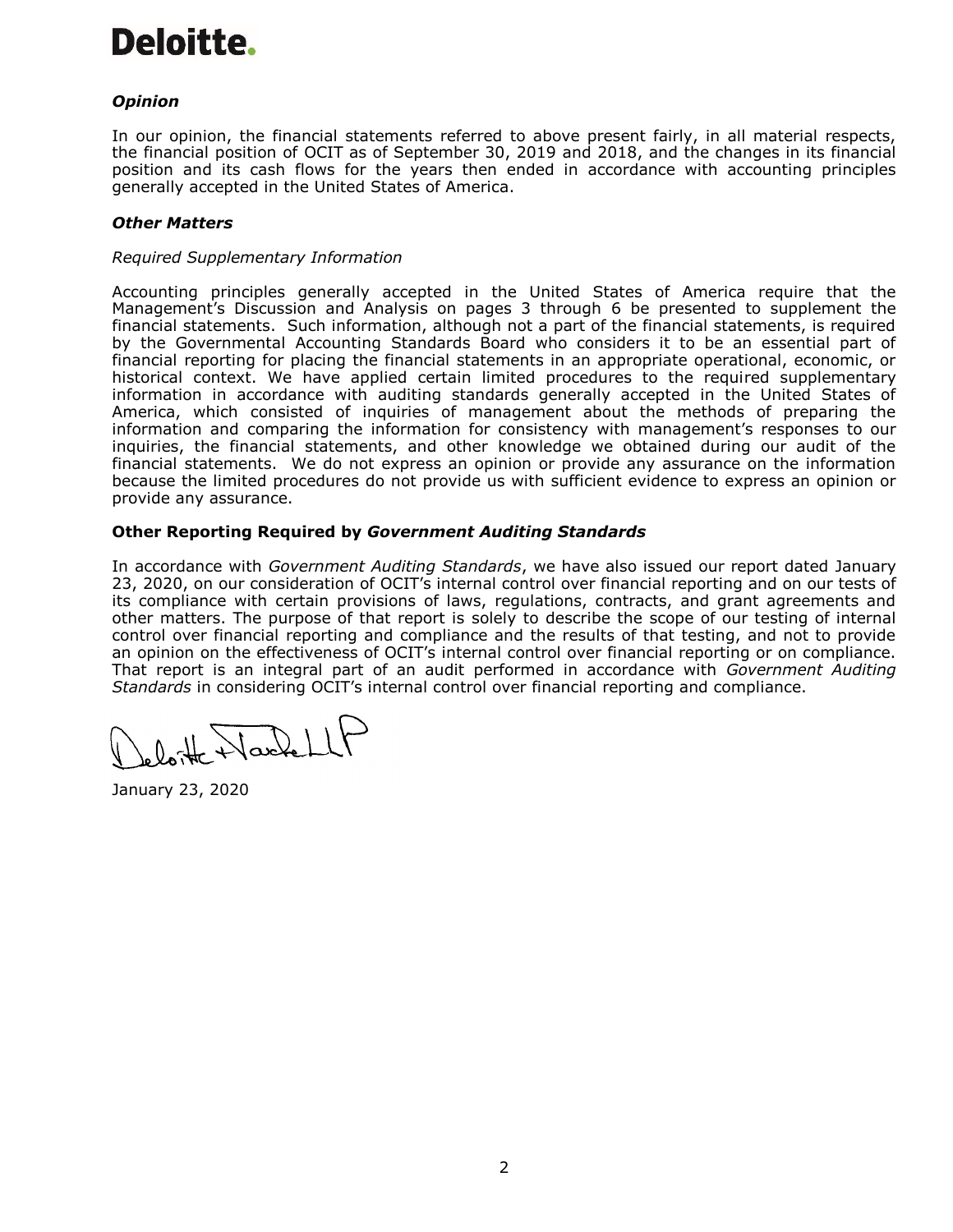#### Management's Discussion and Analysis Years Ended September 30, 2019 and 2018

This section of the Republic of the Marshall Islands (RMI) Office of Commerce, Investment and Tourism annual financial report presents our discussion and analysis of OCIT's financial performance during the fiscal year that ended September 30, 2019. This section is to be read in conjunction with the financial statements that follow this section and the accompanying notes to our financial statements in this report.

### **OCIT Functions**

OCIT has wide-ranging functions and powers designed to make it a catalyst for economic and social development. Its primary function is to "… develop and implement social and economic development programs and projects…for the betterment of the economic and social conditions of the inhabitants of the Republic."

In March 2018, the Marshall Islands Visitor's Authority combined with the RMI Office of Commerce and Investment, renaming the organization the RMI Office of Commerce, Investment and Tourism (OCIT). Its functions now combine the roles of a tourism agency, investment promotion agency, a government investment corporation - i.e. to encourage and develop tourism and investments and to operate business enterprises on behalf of the RMI government. It is empowered to perform its functions alone or in conjunction with other government agencies and private enterprises.

### **Financial Highlights**

This section of the OCIT annual financial report presents our discussion and analysis of OCIT's financial performance for the fiscal year ended September 30, 2019. Please read it and verify any clarification to the financial statements, which follow this section. The below table summarizes the financial condition and operations of OCIT for fiscal years 2019, 2018 and 2017.

#### **Statement of Net Position Analysis:**

OCIT has been in operation for over five years and continues to set out to achieve its mission of being a catalyst for economic and social development. In order to achieve this, it has to attract potential foreign direct investments as well as boost local economic growth by assisting local investors to expand and reinvest in the country and further encourage and develop tourism. With the MIVA merger in March of 2018, operational costs have increased. A summary of the movements in OCIT's statement of net position is as follows:

|                                  |               |               | $\frac{0}{0}$ |               |
|----------------------------------|---------------|---------------|---------------|---------------|
|                                  |               |               | Change        |               |
|                                  | 2019          | 2018          | 2019-2018     | 2017          |
| Current and other assets         | \$<br>107,284 | \$<br>121,020 | (11)%         | \$<br>142,960 |
| Capital assets                   | 69,655        | 62,900        | 11%           | 15,604        |
| <b>Total assets</b>              | 176,939       | 183,920       | (4)%          | 158,564       |
| <b>Liabilities</b>               | 118,106       | 104,307       | 13%           | 133,288       |
| Net position:                    |               |               |               |               |
| Net investment in capital assets | 69,655        | 62,900        | 11%           | 15,604        |
| Unrestricted                     | (10, 822)     | 16,713        | (165)%        | 9,672         |
| <b>Total net position</b>        | 58,833        | \$<br>79,613  | (26)%         | \$<br>25,276  |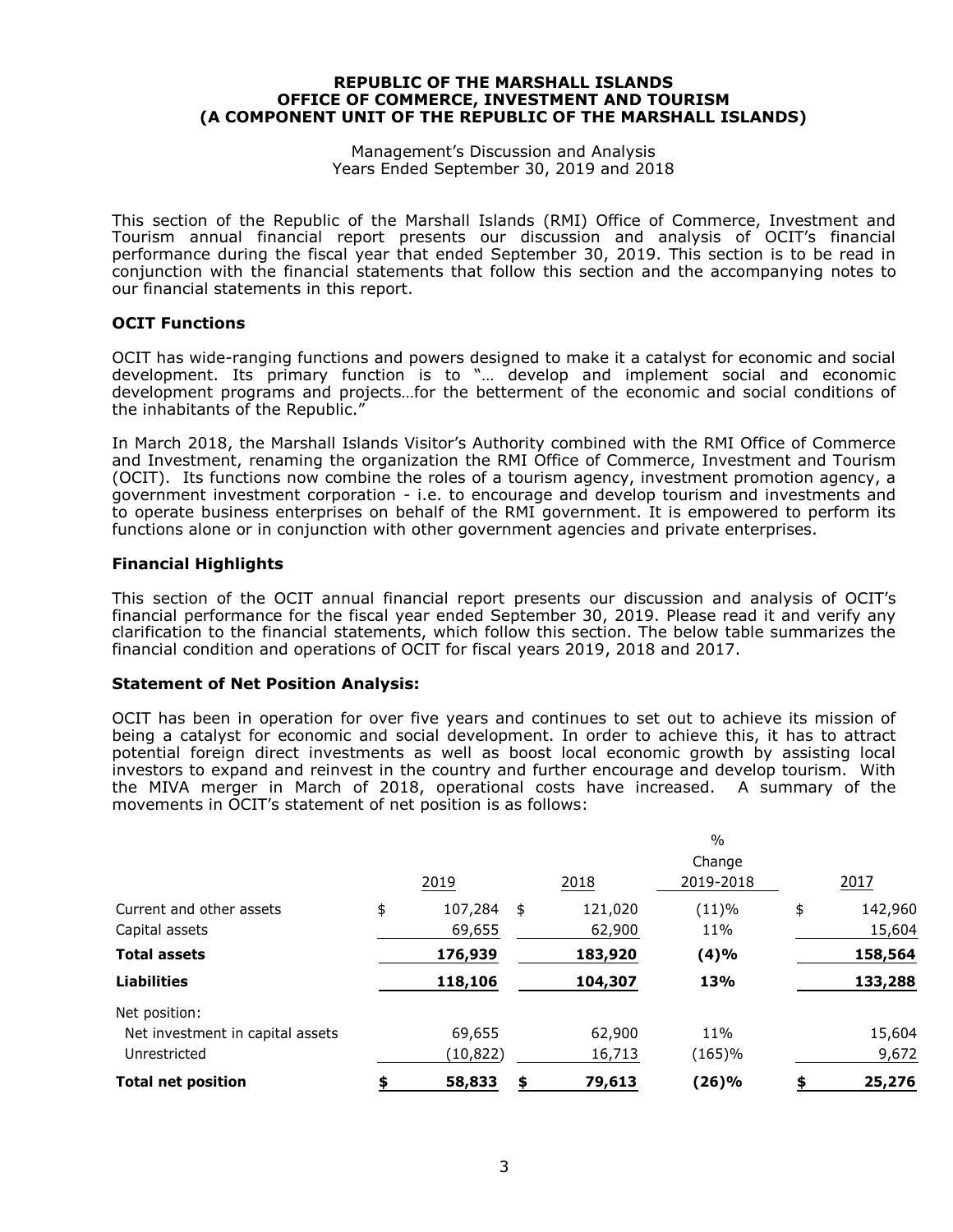#### Management's Discussion and Analysis Years Ended September 30, 2019 and 2018

Net investment in capital assets increased from \$62,900 to \$69,655, which is an 11% increase from prior year due to acquisition of capital additions required for new staff, and additional equipment needed for office operation. Current and other assets decrease due to the collection of prior year's hotel taxes receivable from RepMar. Increase in liabilities by 13% is due to the increase in payable to local vendors and annual leave accrual.

# **Statement of Revenues, Expenses, and Changes in Net Position Analysis:**

For the year ended September 30, 2019, OCIT incurred operating deficit of \$20,780, a 138% decrease from prior year, resulting to a net position of \$58,833 at year end (a 26% decrease). This was mainly due to the decrease in RepMar subsidy while operating expenses increased by 5%. The increase in operating expenses is mostly from professional/contractual fees (98%) due to the consultancy fees to develop the OCIT 3-year business plan, and advertising (139%) for the first Miss Marshall Islands pageant. A summary of the movement in the various statement of revenues, expenses and net position over 2019, 2018 and 2017 are as follows:

| Net position, end of year            | \$<br>58,833  | \$<br>79,613  | (26)%     | \$<br>25,276  |
|--------------------------------------|---------------|---------------|-----------|---------------|
| Net position, beginning of year      | 79,613        | 25,276        | 215%      | (47, 815)     |
| Change in net position               | (20, 780)     | 54,337        | (138)%    | 73,091        |
| <b>Total expenses</b>                | 928,388       | 883,416       | 5%        | 823,358       |
| Other                                | 168,861       | 165,506       | 2%        | 182,294       |
| Travel and per diem                  | 47,317        | 122,078       | (61)%     | 120,758       |
| Advertising                          | 99,908        | 41,795        | 139%      | 38,990        |
| Professional/contractual fees        | 156,831       | 79,350        | 98%       | 28,125        |
| Expenses:<br>Salaries and wages      | 455,471       | 474,687       | (4)%      | 453,191       |
| <b>Total revenues</b>                | 907,608       | 937,753       | (3)%      | 896,449       |
| Other revenues                       | 861           | 6,129         | (86)%     | 57,164        |
| <b>Hotel Taxes</b>                   | 13,378        | 10,630        | 26%       | 9,600         |
| Contributions                        | 58,369        |               | 100%      |               |
| Revenues:<br>Nitijela appropriations | \$<br>835,000 | \$<br>920,994 | (9)%      | \$<br>829,685 |
|                                      | 2019          | 2018          | 2019-2018 | 2017          |
|                                      |               |               | Change    |               |
|                                      |               |               | $\%$      |               |

Management's Discussion and Analysis for the year ended September 30, 2018 is set forth in OCIT's report on the audit of financial statements, which is dated March 4, 2019. Such Management's Discussion and Analysis explains the major factors impacting the 2018 financial statements and can be obtained from OCIT's Chief Executive Officer via the contact information below: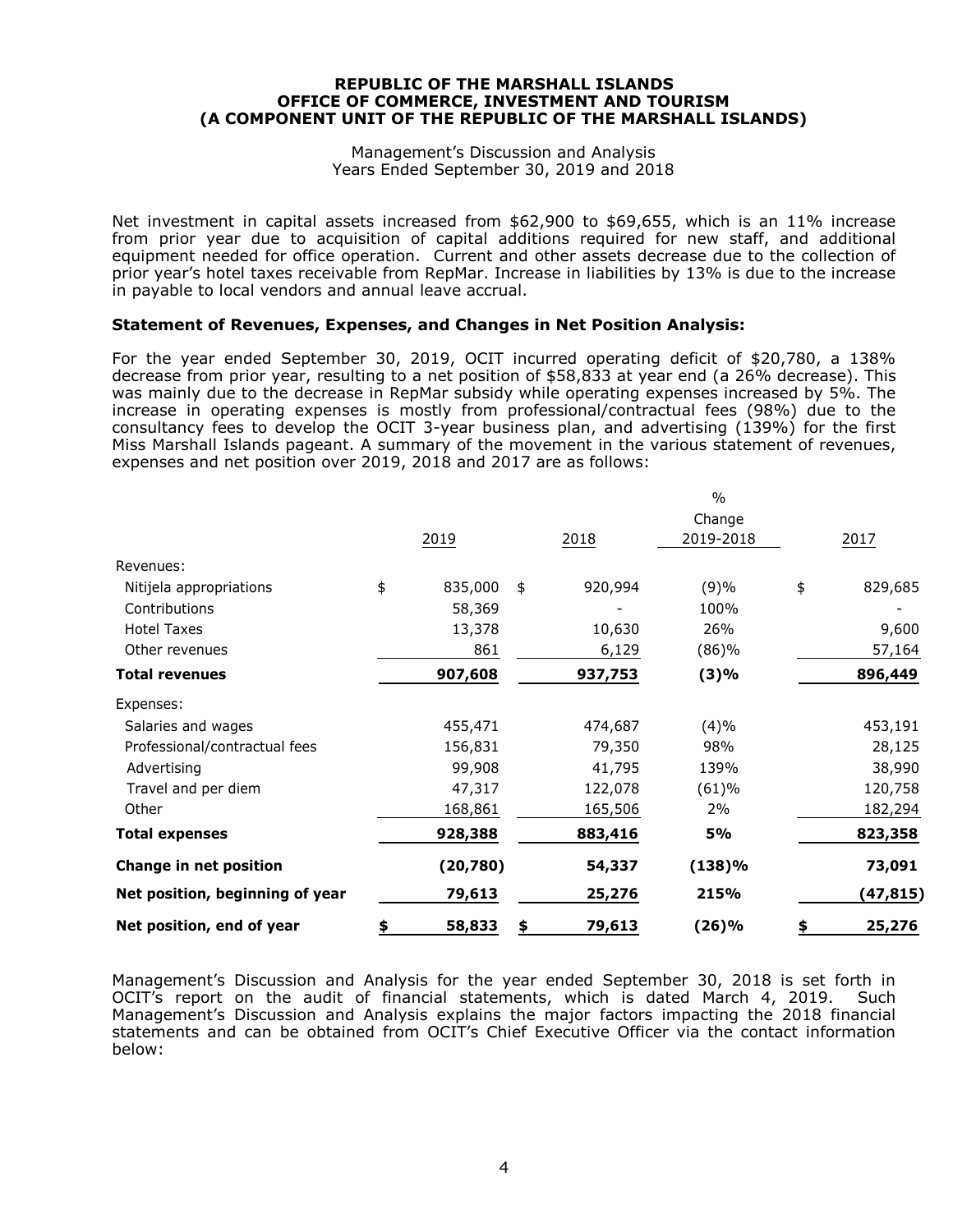Management's Discussion and Analysis Years Ended September 30, 2019 and 2018

 $0/2$ 

A summary of OCIT's other expenses is as follows:

| <b>Total expenses</b>          | 168,861      | S  | 165,506 | 2%                  | 182,294      |
|--------------------------------|--------------|----|---------|---------------------|--------------|
| Bad debt expense               |              |    | 2,570   | (100)%              |              |
| Miscellaneous                  | 12,976       |    | 22,393  | (42)%               | 80,738       |
| Printing                       | 2,778        |    | 206     | 1249%               |              |
| Board member fees and expenses | 8,922        |    | 591     | 1410%               |              |
| Training                       | 10,349       |    | 10,110  | 2%                  | 14,572       |
| Fuel and vehicle maintenance   | 13,686       |    | 8,884   | 54%                 |              |
| Subscriptions and dues         | 15,542       |    | 24,034  | (35)%               |              |
| Depreciation                   | 17,910       |    | 10,243  | 75%                 | 14,051       |
| Office supplies                | 18,562       |    | 31,139  | (40)%               | 14,418       |
| Rent                           | 30,088       |    | 31,546  | (5)%                | 38,550       |
| Utilities and communications   | \$<br>38,048 | \$ | 23,790  | 60%                 | \$<br>19,965 |
| Other expenses:                |              |    |         |                     |              |
|                                | 2019         |    | 2018    | Change<br>2019-2018 | 2017         |
|                                |              |    |         | <u>, v</u>          |              |

Despite the increase in responsibilities due to the SBDC-OCIT merger in 2017, and MIVA-OCIT merger in 2018, OCIT management was able to accomplish results and targets with the achievement of several key objectives especially in assisting SMEs to access capital financing from lending institutions for business startups and expansion of existing businesses. With OCIT's engagement with additional professional services, the expenditures increased, resulting in operating deficit of \$20,780.

#### **Capital Assets**

Capital assets for OCIT in 2019 were  $$69,655$ , compared to  $$62,900$  in 2018, which is an 11% increase from prior year due to new additions in terms of acquisition of office equipment and furniture and fixtures.

Below is a summary of OCIT's investment in capital assets as of 30 September, 2019, 2018 and 2017:

|                               |              |              | $\frac{0}{0}$       |              |
|-------------------------------|--------------|--------------|---------------------|--------------|
|                               | 2019         | 2018         | Change<br>2019-2018 | 2017         |
| Motor vehicles                | \$<br>32,350 | \$<br>32,350 | $0\%$               | \$<br>27,000 |
| Furniture and fixtures        | 73,797       | 49,132       | 50%                 | 14,043       |
|                               | 106,147      | 81,482       | 30%                 | 41,043       |
| Less accumulated depreciation | (36,492)     | (18, 582)    | 96%                 | (25, 439)    |
|                               | 69,655       | \$<br>62,900 | 11%                 | 15,604       |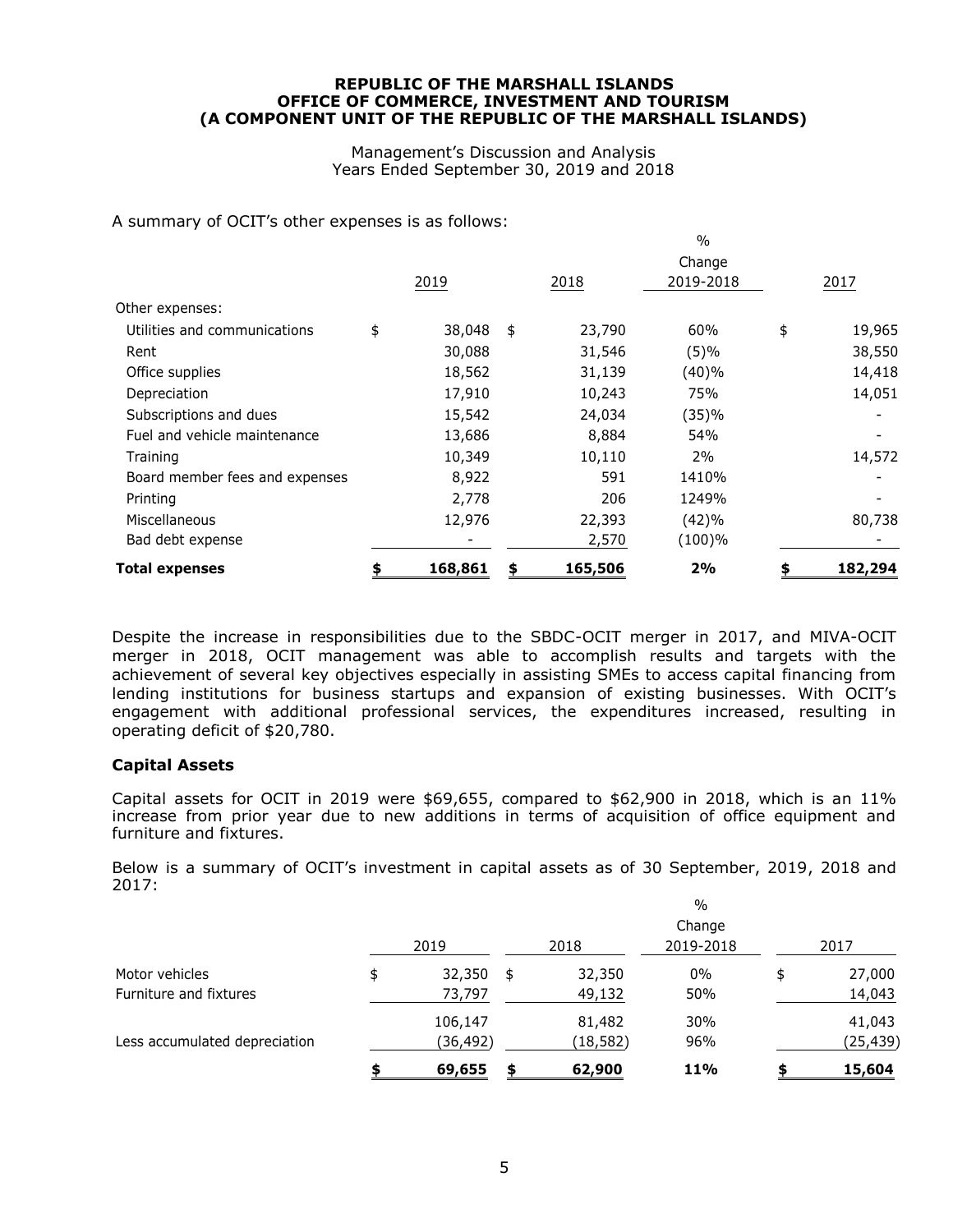Management's Discussion and Analysis Years Ended September 30, 2019 and 2018

Please refer to note 3 to the financial statements for additional information relating to OCIT's capital assets.

#### **Additional Financial Information**

This discussion and analysis is designed to provide an overview of OCIT's financial operations and financial condition. Should the reader have any questions regarding information included in this report or wish to request additional information, please contact the CEO of the Office of Commerce, Investment and Tourism at 625-4624 or in writing to P. O. Box 898, Majuro, Marshall Islands 96960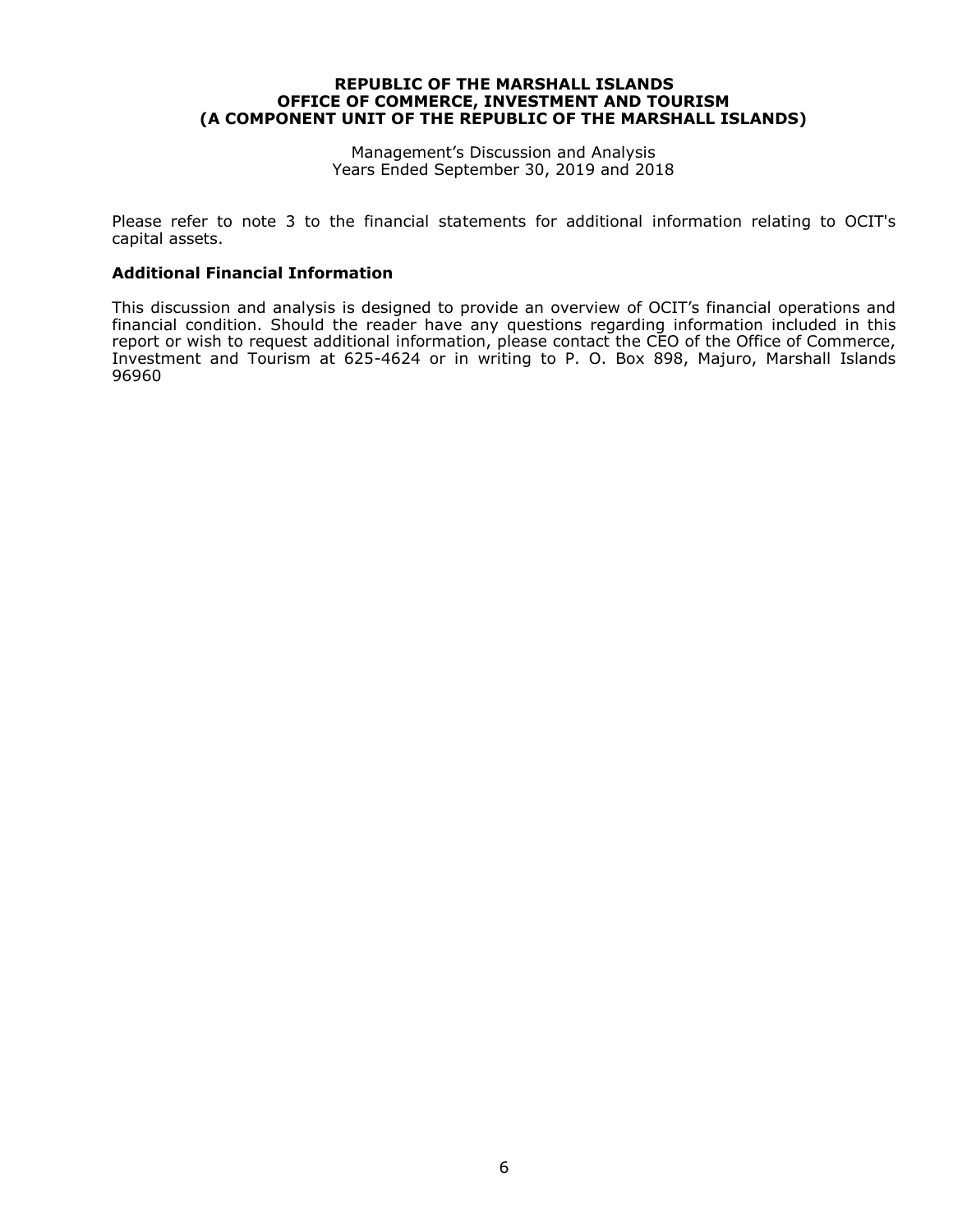Statements of Net Position September 30, 2019 and 2018

| <b>ASSETS</b>                        | 2019                | 2018             |
|--------------------------------------|---------------------|------------------|
| Current assets:<br>Cash              | \$<br>75,640 \$     | 84,396           |
| Receivables:<br>Hotel taxes<br>Other | 13,378<br>18,183    | 29,463<br>12,166 |
|                                      | 31,561              | 41,629           |
| Less allowance for doubtful accounts | (5,005)             | (5,005)          |
| Total receivables, net               | 26,556              | 36,624           |
| Prepayment                           | 5,088               |                  |
| Total current assets                 | 107,284             | 121,020          |
| Capital assets, net                  | 69,655              | 62,900           |
|                                      | \$<br>176,939 \$    | 183,920          |
| <b>LIABILITIES AND NET POSITION</b>  |                     |                  |
| Liabilities:                         |                     |                  |
| Payable to affiliate                 | \$<br>45,072 \$     | 70,185           |
| Other liabilities and accrual        | 73,034              | 34,122           |
| <b>Total liabilities</b>             | 118,106             | 104,307          |
| Net position:                        |                     |                  |
| Net investment in capital assets     | 69,655              | 62,900           |
| Unrestricted                         | (10,822)            | 16,713           |
| Total net position                   | 58,833              | 79,613           |
|                                      | \$<br>176,939<br>\$ | 183,920          |

See accompanying notes to financial statements.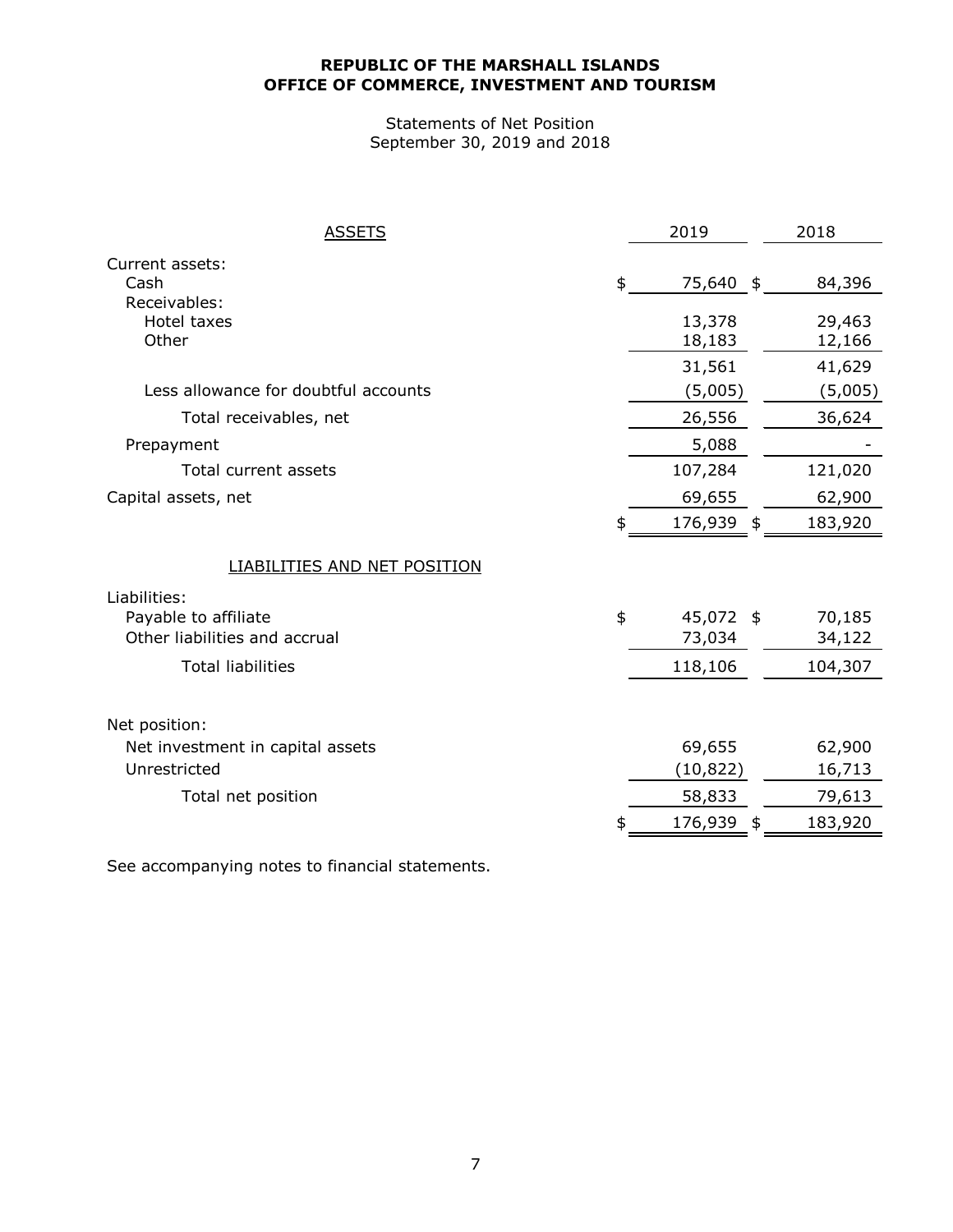#### Statements of Revenues, Expenses, and Changes in Net Position Years Ended September 30, 2019 and 2018

| Operating revenues:<br>835,000 \$<br>920,994<br>Nitijela appropriation<br>\$<br>Contributions<br>58,369<br>Hotel taxes<br>13,378<br>10,630<br>Other<br>861<br>6,129<br>907,608<br>937,753<br>Total operating revenues<br>Bad debt expense<br>(2,570)<br>907,608<br>Net operating revenues<br>935,183<br>Operating expenses:<br>Salaries, wages and employee benefits<br>455,471<br>474,687<br>Professional/contractual fees<br>156,831<br>79,350<br>99,908<br>41,795<br>Advertising<br>Travel and per diem<br>47,317<br>122,078<br>Utilities and communications<br>38,048<br>23,790<br>30,088<br>Rent<br>31,546<br>18,562<br>31,139<br>Office supplies<br>17,910<br>10,243<br>Depreciation<br>Subscriptions and dues<br>15,542<br>24,034<br>Fuel and vehicle maintenance<br>13,686<br>8,884<br>10,349<br>10,110<br>Training<br>8,922<br>591<br>Board member fees and expenses<br>2,778<br>206<br>Printing<br>Miscellaneous<br>12,976<br>22,393<br>928,388<br>880,846<br>Total operating expenses<br>Change in net position<br>(20, 780)<br>54,337<br>79,613<br>Net position at beginning of year, as previously reported<br>22,193<br>3,083<br>Government merger (note 6)<br>79,613<br>25,276<br>Net position at beginning of year, as restated<br>Net position at end of year<br>58,833<br>79,613 |  | 2019 | 2018 |
|----------------------------------------------------------------------------------------------------------------------------------------------------------------------------------------------------------------------------------------------------------------------------------------------------------------------------------------------------------------------------------------------------------------------------------------------------------------------------------------------------------------------------------------------------------------------------------------------------------------------------------------------------------------------------------------------------------------------------------------------------------------------------------------------------------------------------------------------------------------------------------------------------------------------------------------------------------------------------------------------------------------------------------------------------------------------------------------------------------------------------------------------------------------------------------------------------------------------------------------------------------------------------------------------------|--|------|------|
|                                                                                                                                                                                                                                                                                                                                                                                                                                                                                                                                                                                                                                                                                                                                                                                                                                                                                                                                                                                                                                                                                                                                                                                                                                                                                                    |  |      |      |
|                                                                                                                                                                                                                                                                                                                                                                                                                                                                                                                                                                                                                                                                                                                                                                                                                                                                                                                                                                                                                                                                                                                                                                                                                                                                                                    |  |      |      |
|                                                                                                                                                                                                                                                                                                                                                                                                                                                                                                                                                                                                                                                                                                                                                                                                                                                                                                                                                                                                                                                                                                                                                                                                                                                                                                    |  |      |      |
|                                                                                                                                                                                                                                                                                                                                                                                                                                                                                                                                                                                                                                                                                                                                                                                                                                                                                                                                                                                                                                                                                                                                                                                                                                                                                                    |  |      |      |
|                                                                                                                                                                                                                                                                                                                                                                                                                                                                                                                                                                                                                                                                                                                                                                                                                                                                                                                                                                                                                                                                                                                                                                                                                                                                                                    |  |      |      |
|                                                                                                                                                                                                                                                                                                                                                                                                                                                                                                                                                                                                                                                                                                                                                                                                                                                                                                                                                                                                                                                                                                                                                                                                                                                                                                    |  |      |      |
|                                                                                                                                                                                                                                                                                                                                                                                                                                                                                                                                                                                                                                                                                                                                                                                                                                                                                                                                                                                                                                                                                                                                                                                                                                                                                                    |  |      |      |
|                                                                                                                                                                                                                                                                                                                                                                                                                                                                                                                                                                                                                                                                                                                                                                                                                                                                                                                                                                                                                                                                                                                                                                                                                                                                                                    |  |      |      |
|                                                                                                                                                                                                                                                                                                                                                                                                                                                                                                                                                                                                                                                                                                                                                                                                                                                                                                                                                                                                                                                                                                                                                                                                                                                                                                    |  |      |      |
|                                                                                                                                                                                                                                                                                                                                                                                                                                                                                                                                                                                                                                                                                                                                                                                                                                                                                                                                                                                                                                                                                                                                                                                                                                                                                                    |  |      |      |
|                                                                                                                                                                                                                                                                                                                                                                                                                                                                                                                                                                                                                                                                                                                                                                                                                                                                                                                                                                                                                                                                                                                                                                                                                                                                                                    |  |      |      |
|                                                                                                                                                                                                                                                                                                                                                                                                                                                                                                                                                                                                                                                                                                                                                                                                                                                                                                                                                                                                                                                                                                                                                                                                                                                                                                    |  |      |      |
|                                                                                                                                                                                                                                                                                                                                                                                                                                                                                                                                                                                                                                                                                                                                                                                                                                                                                                                                                                                                                                                                                                                                                                                                                                                                                                    |  |      |      |
|                                                                                                                                                                                                                                                                                                                                                                                                                                                                                                                                                                                                                                                                                                                                                                                                                                                                                                                                                                                                                                                                                                                                                                                                                                                                                                    |  |      |      |
|                                                                                                                                                                                                                                                                                                                                                                                                                                                                                                                                                                                                                                                                                                                                                                                                                                                                                                                                                                                                                                                                                                                                                                                                                                                                                                    |  |      |      |
|                                                                                                                                                                                                                                                                                                                                                                                                                                                                                                                                                                                                                                                                                                                                                                                                                                                                                                                                                                                                                                                                                                                                                                                                                                                                                                    |  |      |      |
|                                                                                                                                                                                                                                                                                                                                                                                                                                                                                                                                                                                                                                                                                                                                                                                                                                                                                                                                                                                                                                                                                                                                                                                                                                                                                                    |  |      |      |
|                                                                                                                                                                                                                                                                                                                                                                                                                                                                                                                                                                                                                                                                                                                                                                                                                                                                                                                                                                                                                                                                                                                                                                                                                                                                                                    |  |      |      |
|                                                                                                                                                                                                                                                                                                                                                                                                                                                                                                                                                                                                                                                                                                                                                                                                                                                                                                                                                                                                                                                                                                                                                                                                                                                                                                    |  |      |      |
|                                                                                                                                                                                                                                                                                                                                                                                                                                                                                                                                                                                                                                                                                                                                                                                                                                                                                                                                                                                                                                                                                                                                                                                                                                                                                                    |  |      |      |
|                                                                                                                                                                                                                                                                                                                                                                                                                                                                                                                                                                                                                                                                                                                                                                                                                                                                                                                                                                                                                                                                                                                                                                                                                                                                                                    |  |      |      |
|                                                                                                                                                                                                                                                                                                                                                                                                                                                                                                                                                                                                                                                                                                                                                                                                                                                                                                                                                                                                                                                                                                                                                                                                                                                                                                    |  |      |      |
|                                                                                                                                                                                                                                                                                                                                                                                                                                                                                                                                                                                                                                                                                                                                                                                                                                                                                                                                                                                                                                                                                                                                                                                                                                                                                                    |  |      |      |
|                                                                                                                                                                                                                                                                                                                                                                                                                                                                                                                                                                                                                                                                                                                                                                                                                                                                                                                                                                                                                                                                                                                                                                                                                                                                                                    |  |      |      |
|                                                                                                                                                                                                                                                                                                                                                                                                                                                                                                                                                                                                                                                                                                                                                                                                                                                                                                                                                                                                                                                                                                                                                                                                                                                                                                    |  |      |      |
|                                                                                                                                                                                                                                                                                                                                                                                                                                                                                                                                                                                                                                                                                                                                                                                                                                                                                                                                                                                                                                                                                                                                                                                                                                                                                                    |  |      |      |
|                                                                                                                                                                                                                                                                                                                                                                                                                                                                                                                                                                                                                                                                                                                                                                                                                                                                                                                                                                                                                                                                                                                                                                                                                                                                                                    |  |      |      |
|                                                                                                                                                                                                                                                                                                                                                                                                                                                                                                                                                                                                                                                                                                                                                                                                                                                                                                                                                                                                                                                                                                                                                                                                                                                                                                    |  |      |      |

See accompanying notes to financial statements.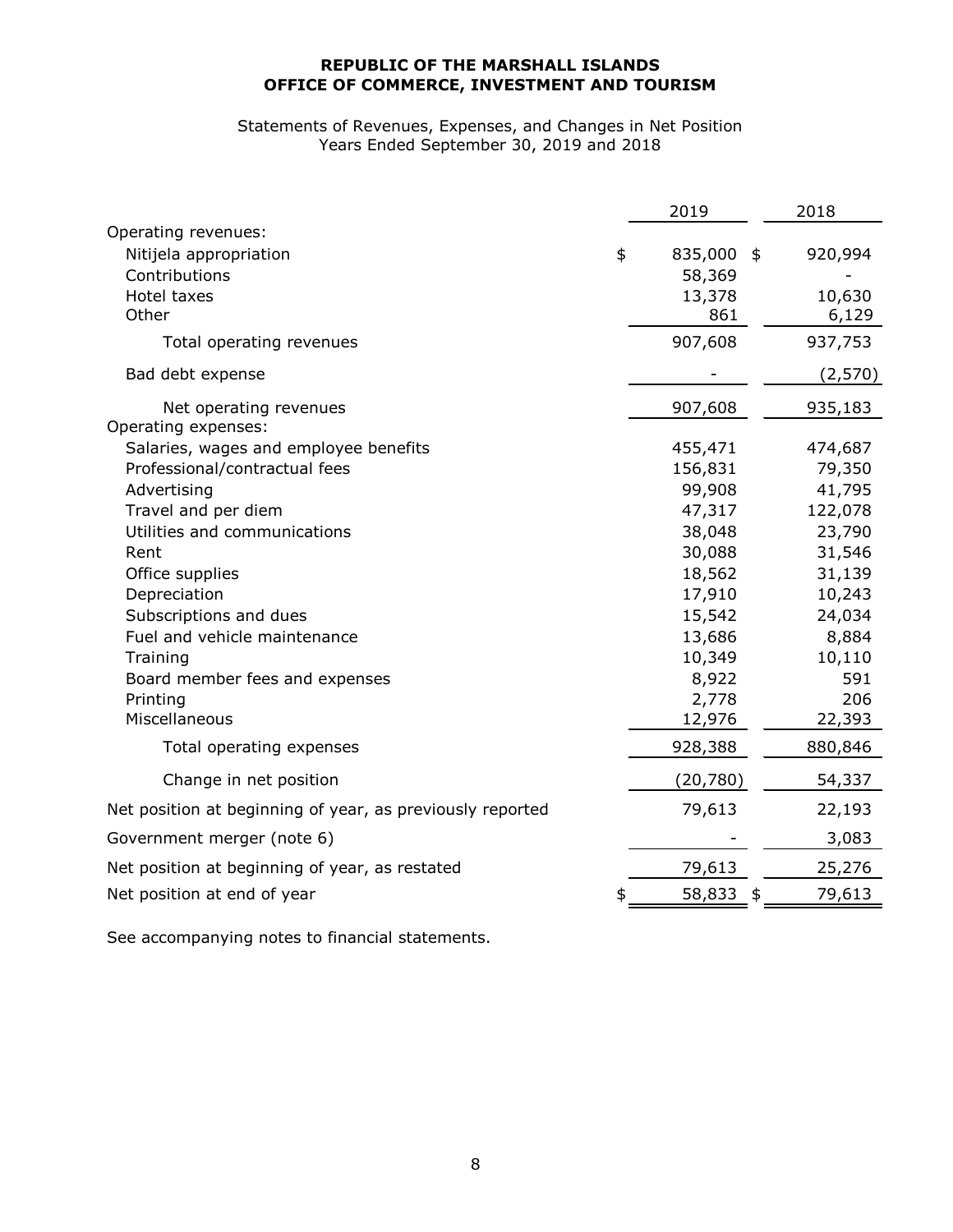# Statements of Cash Flows

Years Ended September 30, 2019 and 2018

|                                                                                                                                                                                                                                                                               | 2019                                                   | 2018                                          |
|-------------------------------------------------------------------------------------------------------------------------------------------------------------------------------------------------------------------------------------------------------------------------------|--------------------------------------------------------|-----------------------------------------------|
| Cash flows from operating activities:<br>Operating grants received<br>Other cash received from customers<br>Cash payments to suppliers for goods and services<br>Cash payments to employees for services                                                                      | \$<br>893,369 \$<br>24,307<br>(460, 635)<br>(441, 132) | 920,994<br>14,189<br>(363, 555)<br>(459, 378) |
| Net cash provided by operating activities                                                                                                                                                                                                                                     | 15,909                                                 | 112,250                                       |
| Cash flows from noncapital financing activities:<br>Contributions from government merger                                                                                                                                                                                      |                                                        | 3,083                                         |
| Cash flows from capital and related financing activities:<br>Acquisition of capital assets<br>Proceeds from disposal of capital assets                                                                                                                                        | (24, 665)                                              | (67, 439)<br>8,000                            |
| Net cash used for capital and related financing activities                                                                                                                                                                                                                    | (24, 665)                                              | (59,439)                                      |
| Net change in cash                                                                                                                                                                                                                                                            | (8, 756)                                               | 55,894                                        |
| Cash at beginning of year                                                                                                                                                                                                                                                     | 84,396                                                 | 28,502                                        |
| Cash at end of year                                                                                                                                                                                                                                                           | 75,640 \$                                              | 84,396                                        |
| Reconciliation of change in net position to net cash<br>provided by operating activities:<br>Change in net position<br>Adjustments to reconcile change in net position to net cash<br>provided by operating activities:<br>Depreciation<br>Loss on disposal of capital assets | \$<br>$(20,780)$ \$<br>17,910                          | 54,337<br>10,243<br>1,900                     |
| Bad debt expense                                                                                                                                                                                                                                                              |                                                        | 2,570                                         |
| Decrease (increase) in assets:<br>Hotel taxes<br>Other receivables<br>Prepayment<br>Increase (decrease) in liabilities:<br>Other liabilities and accrual<br>Payable to affiliates                                                                                             | 16,085<br>(6,017)<br>(5,088)<br>38,912<br>(25, 113)    | (29, 463)<br>(6, 231)<br>34,122<br>44,772     |
| Net cash provided by operating activities                                                                                                                                                                                                                                     | 15,909 \$                                              | 112,250                                       |
| Summary disclosure of noncash capital and related financing activities:<br>Capital asset trade-in:<br>Additions to capital assets<br>Disposal of capital assets<br>Loss on trade-in                                                                                           | \$                                                     | 8,000<br>(9,900)<br>1,900                     |
| anving notos to financial statem                                                                                                                                                                                                                                              |                                                        |                                               |

See accompanying notes to financial statements.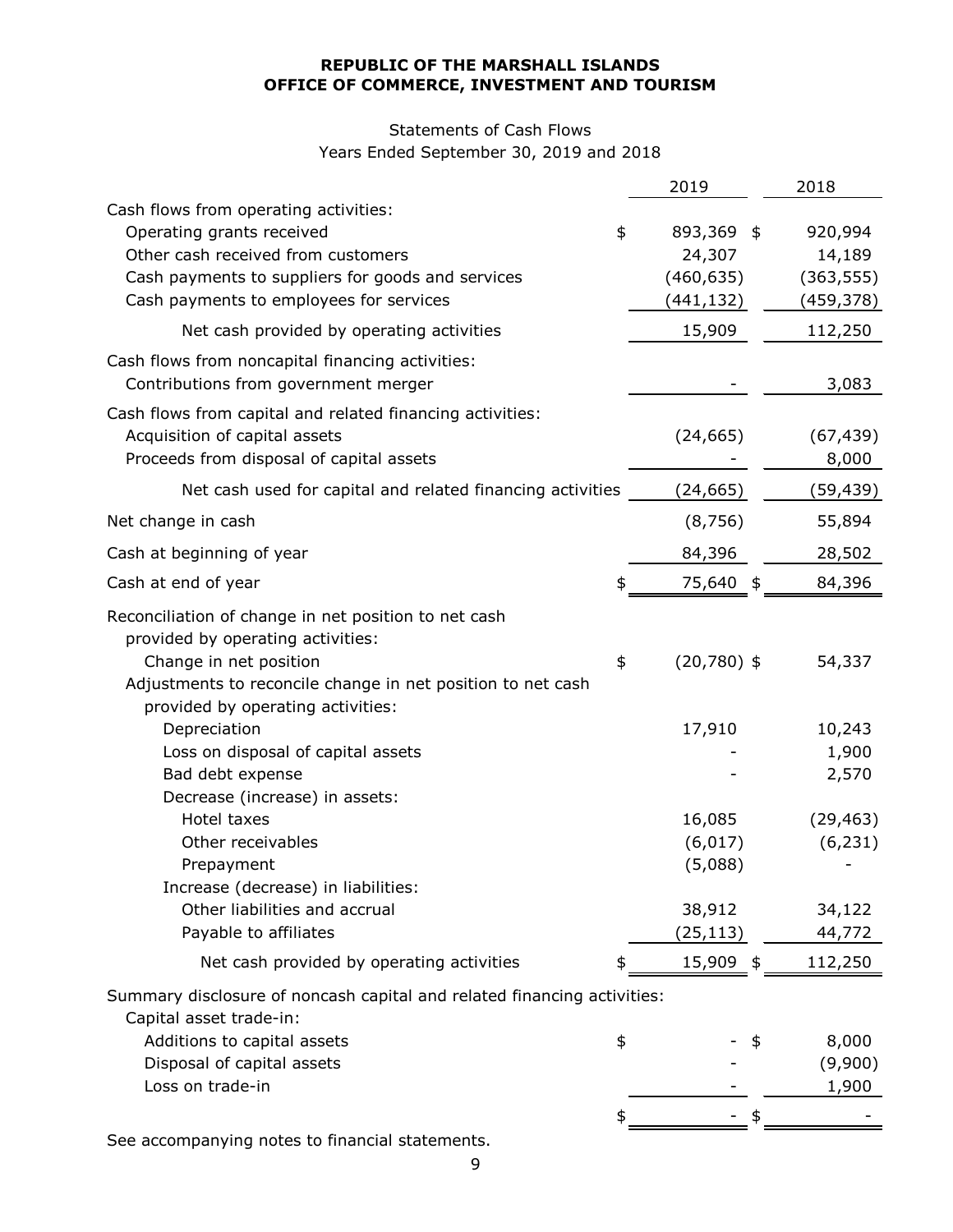Notes to Financial Statements September 30, 2019 and 2018

#### (1) Organization

The Republic of the Marshall Islands Office of Commerce, Investment and Tourism (OCIT), a component unit of the Republic of the Marshall Islands (RepMar) and formerly known as the Republic of the Marshall Islands Office of Commerce and Investment (OCI), was established pursuant to the Office of Commerce, Investment and Tourism (Amendment) Act 2018 (Public Law No. 2018-57), which amended the OCI Act of 2013 (Public Law 2013-21). OCI began operations as a statutory corporation on November 25, 2013 upon receiving its first operational budget. The objectives of OCI were to: (1) to investigate, study, develop and implement social and economic development programs and projects, alone or in conjunction with other governmental, private organizations, or agencies, for the betterment of the economic and social conditions of the inhabitants of the Republic; (2) encourage and develop, and manage, businesses of economic or social importance to the Republic, such as tourism, poultry farming and piggeries; and (3) conduct, on behalf of RepMar, such business enterprises as the RepMar Cabinet directs, on such terms and conditions as were agreed to between OCI and the RepMar Cabinet; provided, however, in all decisions of the Board or the RepMar Cabinet, the protection of existing enterprises shall be given highest consideration. OCI was primarily funded through operational appropriations from the Nitijela (the RepMar Legislature).

In accordance with Cabinet Minute 212 (2016), the RepMar Cabinet approved the merger of the Small Business Development Center (SBDC) within RepMar's Ministry of Resources and Development with OCI to streamline the processes and procedures of establishing Small and Medium Enterprise (SME) and to stimulate economic growth in the country to be effective by January 2017.

In accordance with Cabinet Minute 017 (2018), the RepMar Cabinet approved the merger of the Marshall Islands Visitor's Authority (MIVA), a component unit of the Republic of the Marshall Islands, with OCI to streamline initiatives and functions of organizations towards the development of tourism industry and to stimulate economic growth. Subsequently, the Nitijela enacted Public Law 2018-57, which amended certain provisions of Public Law 2013- 21, repealed the MIVA Act of 1997, and approved the merger of MIVA and OCI effective March 15, 2018.

OCIT is governed by a seven-member Board of Directors appointed by the Cabinet of RepMar.

OCIT's financial statements are incorporated into the financial statements of RepMar as a component unit.

#### (2) Summary of Significant Accounting Policies

GASB Statement No. 34, *Basic Financial Statements - and Management's Discussion and Analysis - for State and Local Governments*, as amended by GASB Statement No. 37, *Basic Financial Statements - and Management's Discussion and Analysis - for State and Local Governments: Omnibus*, GASB Statement No. 38, *Certain Financial Statement Note Disclosures,* and GASB Statement No. 61, *The Financial Reporting Entity: Omnibus - an amendment of GASB Statements No. 14 and 34,* establish financial reporting standards for governmental entities, which require that management's discussion and analysis of the financial activities be included with the basic financial statements and notes and modifies certain other financial statement disclosure requirements.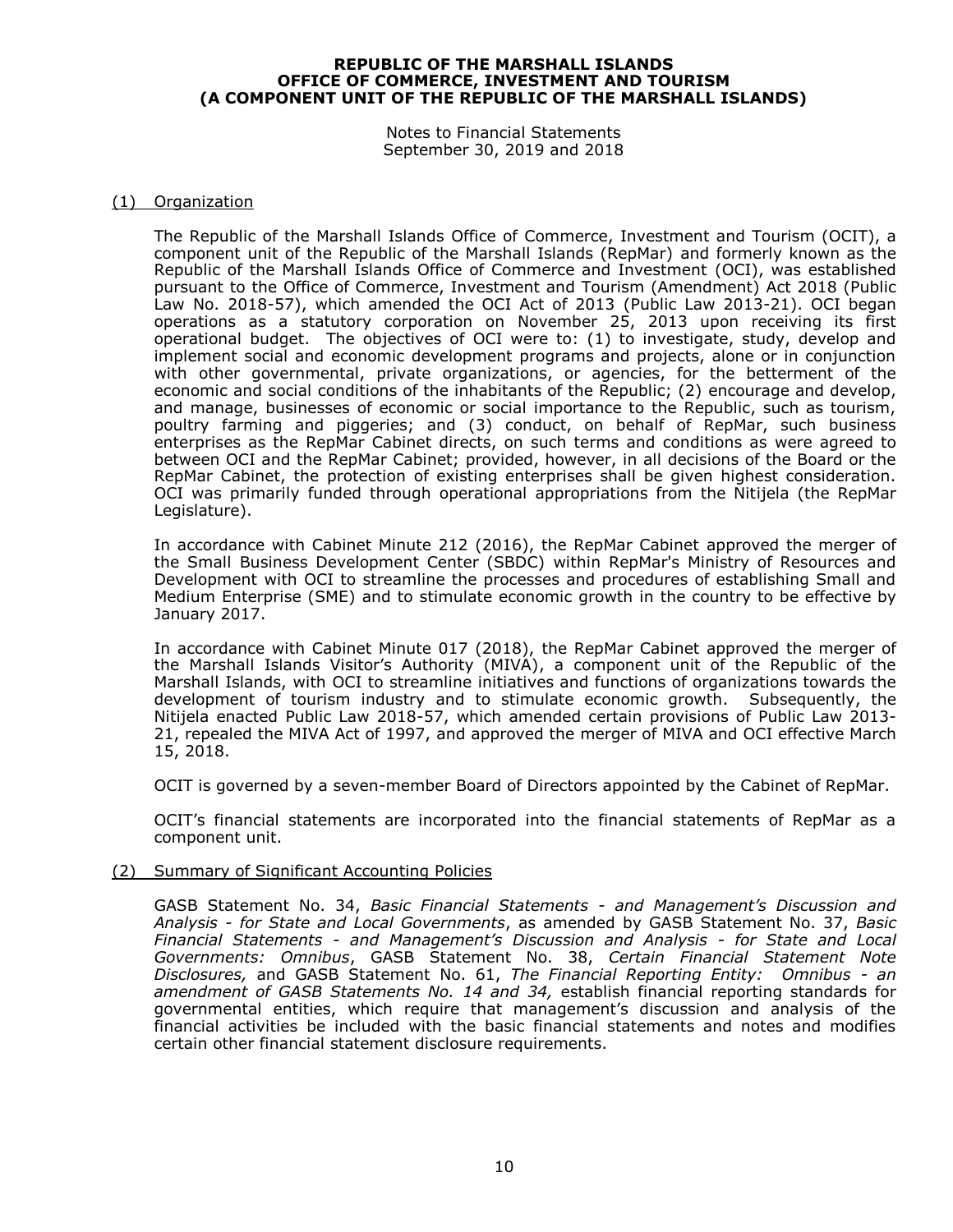Notes to Financial Statements September 30, 2019 and 2018

#### (2) Summary of Significant Accounting Policies, Continued

To conform to these requirements, equity is presented in the following net position categories:

- Net investment in capital assets capital assets, net of accumulated depreciation, plus construction or improvement of those assets.
- Unrestricted net position that is not subject to externally imposed stipulations. Unrestricted net position may be designated for specific purposes by action of management or the Board of Directors or may otherwise be limited by contractual agreements with outside parties.

#### Estimates

The preparation of financial statements in accordance with accounting principles generally accepted in the United States of America requires management to make estimates and assumptions that affect the reported amounts of assets and deferred outflows of resources, liabilities and deferred inflows of resources, and disclosure of contingent assets and liabilities at the date of the financial statements and the reported amounts of revenues and expenses during the reporting period. Actual results could differ from those estimates.

#### Basis of Accounting

Proprietary funds are accounted for on a flow of economic resources measurement focus. With this measurement focus, all assets and deferred outflows of resources, and liabilities and deferred inflows of resources associated with the operation of the fund are included in the statements of net position. Proprietary fund operating statements present increases and decreases in net position. The accrual basis of accounting is utilized by proprietary funds. Under this method, revenues are recorded when earned and expenses are recorded at the time liabilities are incurred. OCIT considers Nitijela appropriations and operational grants and costs that are directly related to OCIT's operations to be operating revenues and expenses. Revenues and expenses related to financing and other activities are reflected as nonoperating.

#### Cash

Custodial credit risk is the risk that in the event of a bank failure, OCIT's deposits may not be returned to it. Such deposits are not covered by depository insurance and are either uncollateralized or collateralized with securities held by the pledging financial institution or held by the pledging financial institution but not in the depositor-government's name. OCIT does not have a deposit policy for custodial credit risk.

For purposes of the statements of net position and of cash flows, cash is defined as cash on hand and cash held in demand deposits. As of September 30, 2019 and 2018, the carrying amount of cash was \$75,640 and \$84,396, respectively, and the corresponding bank balances were \$91,200 and \$108,558, respectively. Of the bank balances, \$67,568 and \$14,567, respectively were maintained in a financial institution subject to Federal Deposit Insurance Corporation (FDIC) insurance. The remaining amounts of \$23,632 and \$93,991, respectively, were maintained in a financial institution not subject to depository insurance. OCIT does not require collateralization of its cash deposits; therefore, deposit levels in excess of FDIC insurance coverage are uncollateralized. Accordingly, these deposits are exposed to custodial credit risk.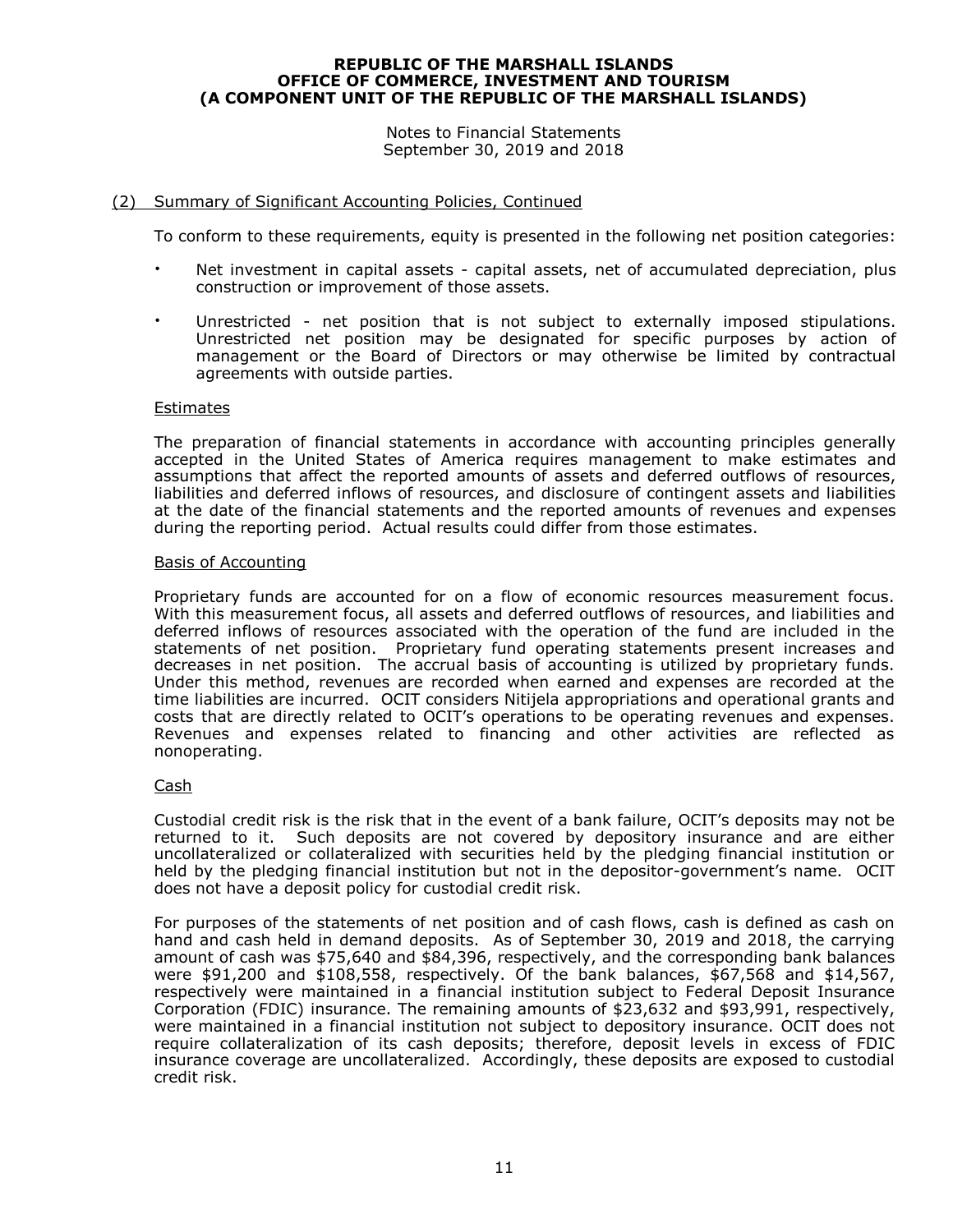Notes to Financial Statements September 30, 2019 and 2018

#### (2) Summary of Significant Accounting Policies, Continued

#### Receivables

All receivables are due from government agencies, businesses and individuals located within the Republic of the Marshall Islands and are interest free and uncollateralized. The allowance for doubtful accounts is stated at an amount which management believes will be adequate to absorb possible losses on receivables that may become uncollectible based on evaluations of the collectability of these receivables and prior collection experience. The allowance is established through a provision for losses on receivables charged to expense.

#### Capital Assets

Capital assets with a cost that equals or exceeds \$250 are capitalized. Such assets are stated at cost. Depreciation for all fixed assets is calculated using the straight-line method over a standard estimated useful life of 5 years. When the need arises and on a case-by-case basis only, management of OCIT may adjust the estimated useful life of 5 years.

#### Deferred Outflows of Resources

In addition to assets, the statement of net position will sometimes report a separate section for deferred outflows of resources. This separate financial statement element represents a consumption of net position that applies to a future period and so will not be recognized as an outflow of resources (deduction of net position) until then. OCIT has no items that qualify for reporting in this category.

#### Compensated Absences

Vested or accumulated vacation leave is recorded as an expense and liability as the benefits accrue to employees. No liability is recorded for nonvesting accumulating rights to receive sick pay benefits. As of September 30, 2019 and 2018, accumulated vacation leave liability was \$23,781 and \$7,499, respectively.

#### Deferred Inflows of Resources

In addition to liabilities, the statement of net position will sometimes report a separate section for deferred inflows of resources. This separate financial statement element represents an acquisition of net position that applies to a future period and so will not be recognized as an inflow of resources (additions to net position) until then. OCIT has no items that qualify for reporting in this category.

#### Taxes

Corporate profits are not subject to income tax in RepMar. The Government of RepMar imposes a gross receipts tax of 3% on revenues. OCIT is specifically exempt from this tax; however, gross receipts associated with business enterprise operations as directed by the Cabinet are subject to gross receipts tax.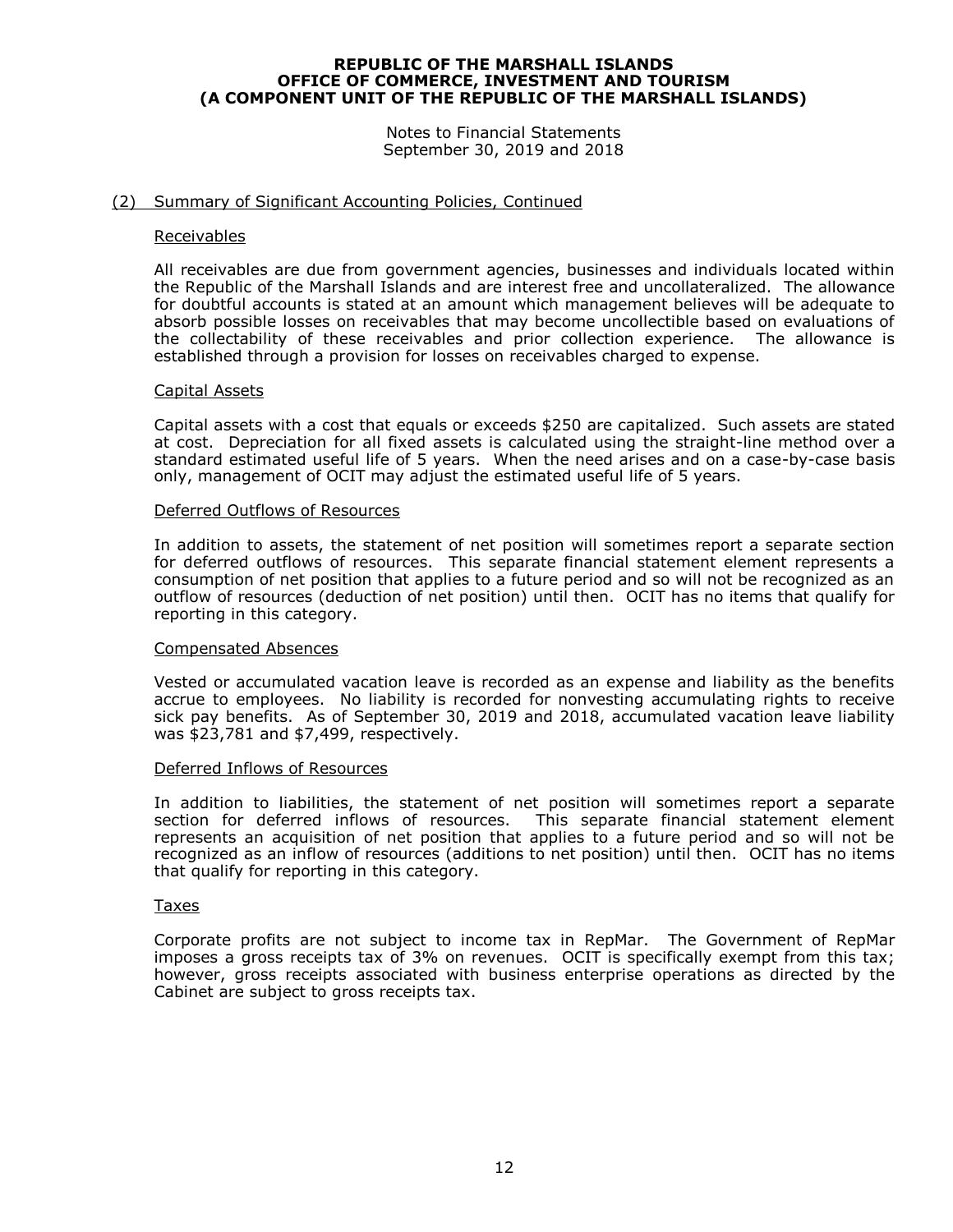Notes to Financial Statements September 30, 2019 and 2018

#### (2) Summary of Significant Accounting Policies, Continued

#### New Accounting Standards

During the year ended September 30, 2019, OCIT implemented the following pronouncements:

- GASB Statement No. 83, *Certain Asset Retirement Obligations*, which addresses accounting and financial reporting for certain asset retirement obligations (AROs) associated with the retirement of a tangible capital asset.
- GASB Statement No. 88, *Certain Disclosures Related to Debt, including Direct Borrowings and Direct Placements*, which improves the information that is disclosed in notes to government financial statements related to debt, including direct borrowings and direct placements.

The implementation of these statements did not have a material effect on OCIT's financial statements.

In January 2017, GASB issued Statement No. 84, *Fiduciary Activities*, which establishes criteria for identifying fiduciary activities of all state and local governments. The provisions in Statement No. 84 are effective for fiscal years beginning after December 15, 2018. Management does not believe that the implementation of this statement will have a material effect on the financial statements.

In June 2017, GASB issued Statement No. 87, *Leases*, which establishes a single model for lease accounting based on the foundational principle that leases are financings of the right to use an underlying asset. The provisions in Statement No. 87 are effective for fiscal years beginning after December 15, 2019. Management has yet to determine whether the implementation of this statement will have a material effect on the financial statements.

In June 2018, GASB issued Statement No. 89, *Accounting for Interest Cost Incurred before the End of a Construction Period*, which requires that interest cost incurred before the end of a construction period be recognized as an expense in the period in which the cost is incurred for financial statements prepared using the economic resources measurement focus. The provisions in Statement No. 89 are effective for fiscal years beginning after December 15, 2019. Management does not believe that the implementation of this statement will have a material effect on the financial statements.

In August 2018, GASB issued Statement No. 90, *Majority Equity Interests - an Amendment of GASB Statements No. 14 and No. 61,* which improves the consistency and comparability of reporting a government's majority equity interest in a legally separate organization and the relevance of financial statement information for certain component units. The provisions in Statement No. 90 are effective for fiscal years beginning after December 15, 2018. Management does not believe that the implementation of this statement will have a material effect on the financial statements.

In May 2019, GASB issued Statement No. 91, *Conduit Debt Obligations*, which clarifies the existing definition of a conduit debt obligation; establishing that a conduit debt obligation is not a liability of the issuer; establishing standards for accounting and financial reporting of additional commitments and voluntary commitments extended by issuers and arrangements associated with conduit debt obligations; and improving required note disclosures. The provisions in Statement No. 91 are effective for fiscal years beginning after December 15, 2020. Management does not believe that the implementation of this statement will have a material effect on the financial statements.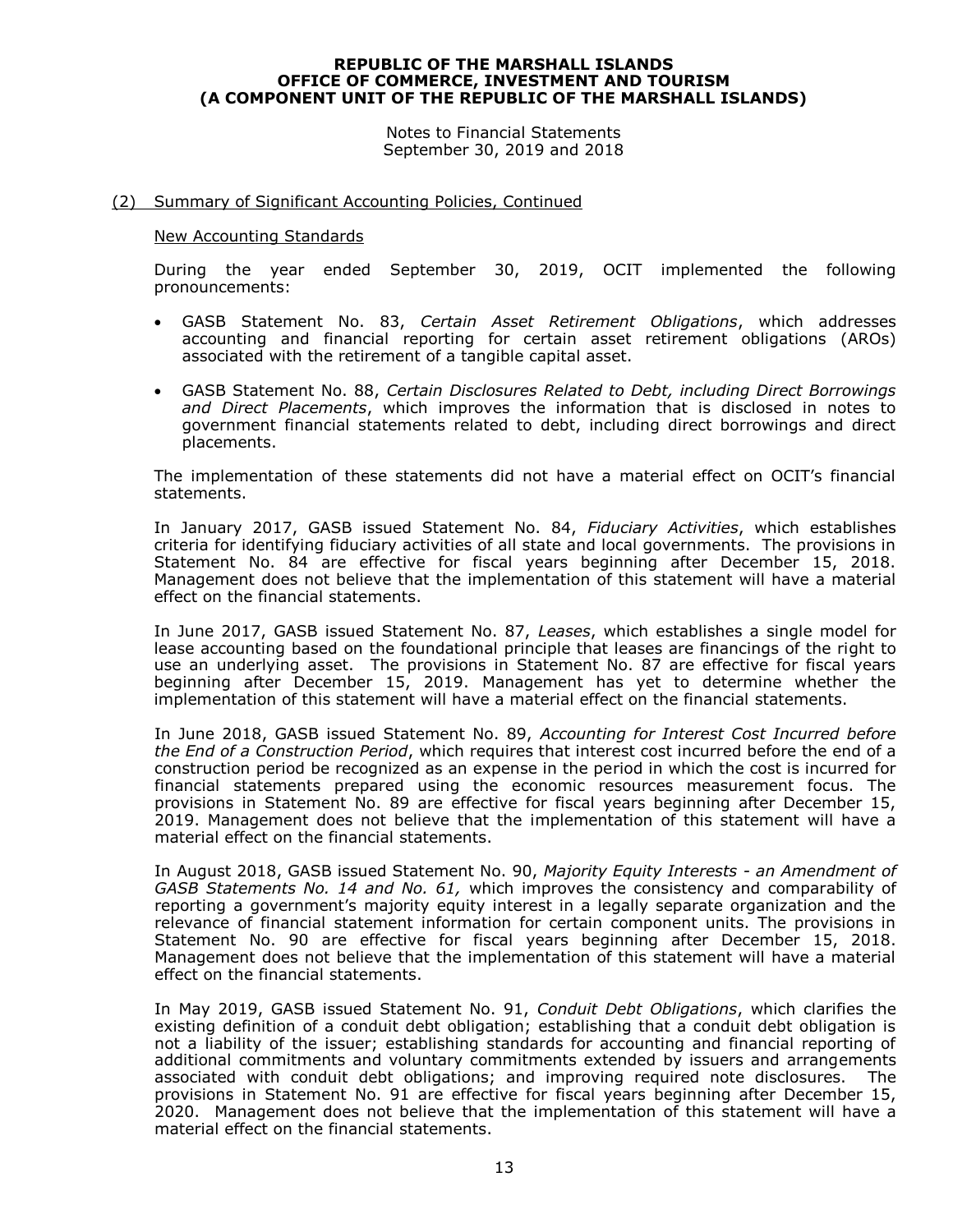Notes to Financial Statements September 30, 2019 and 2018

#### (2) Summary of Significant Accounting Policies, Continued

#### Risk Management

OCIT is exposed to various risks of loss related to torts; theft of, damage to, and destruction of assets; errors and omissions; injuries to employees; and natural disasters. OCIT has elected to purchase commercial insurance from independent third parties for the risks of loss to which it is exposed. Settled claims from these risks have not exceeded commercial insurance coverage in any of the past three years.

#### Reclassifications

Certain balances in the 2018 financial statements have been reclassified to conform to the 2019 presentation. These reclassifications had no impact on operating income, net position or cash flows as previously reported.

#### (3) Capital Assets

Capital asset activity for the years ended September 30, 2019 and 2018 is as follows:

|                                          | 2019                          |                            |                    |                               |
|------------------------------------------|-------------------------------|----------------------------|--------------------|-------------------------------|
|                                          | October 1,<br><u> 2018</u>    | Additions<br>and Transfers | Retirements        | September 30,<br><u> 2019</u> |
| Motor vehicles<br>Furniture and fixtures | 32,350<br>\$<br>49,132        | \$<br><u>24,665</u>        | \$                 | 32,350<br>\$<br><u>73,797</u> |
| Less accumulated depreciation            | 81,482<br>(18, 582)           | 24,665<br>(17, 910)        |                    | 106,147<br>(36, 492)          |
|                                          | 62,900<br>\$                  | 6,755<br>\$                | \$                 | 69,655<br>\$                  |
|                                          |                               |                            | 2018               |                               |
|                                          | October 1,<br>2017            | Additions<br>and Transfers | Retirements        | September 30,<br><u> 2018</u> |
| Motor vehicles<br>Furniture and fixtures | 27,000<br>\$<br><u>14,043</u> | 32,350<br>\$<br>35,089     | \$ (27,000)        | 32,350<br>\$<br>49,132        |
| Less accumulated depreciation            | 41,043<br>(25,439)            | 67,439<br><u>(10,243)</u>  | (27,000)<br>17,100 | 81,482<br>(18, 582)           |
|                                          | <u>15,604</u>                 | <u>57,196</u><br>\$        | (9,900)            | 62,900                        |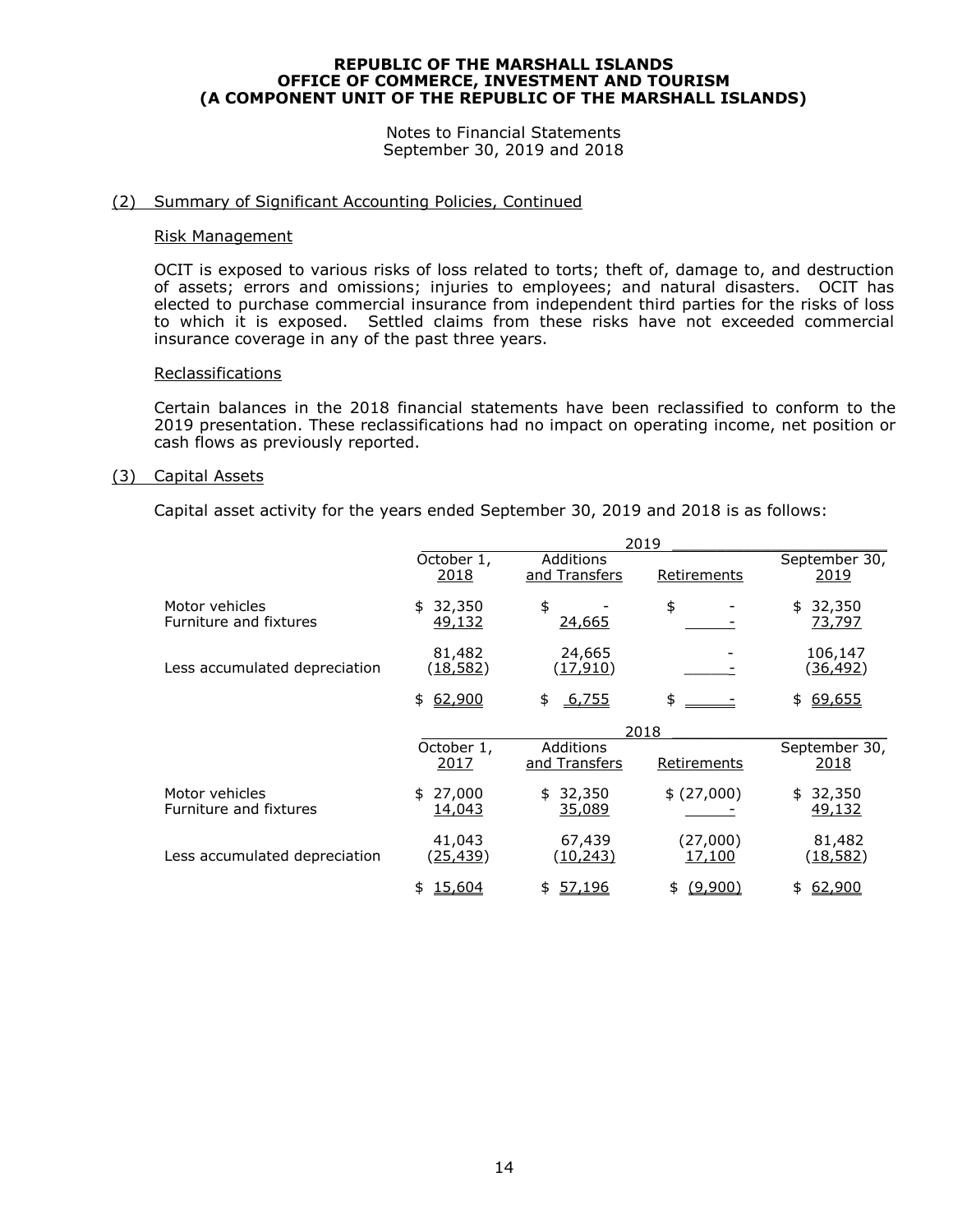Notes to Financial Statements September 30, 2019 and 2018

#### (4) Related Party Transactions

OCIT is a component unit of RepMar and is thus affiliated with all RepMar-owned and affiliated entities, including the Marshalls Energy Company, Inc. (MEC) and the Marshall Islands Development Bank (MIDB). OCIT utilizes services from certain affiliated entities at substantially the same terms and conditions as those incurred from third parties. A summary of related party balances and transactions as of and for the years ended September 30, 2019 and 2018 is as follows:

|                                                                                                 |                  | 2019 |              |
|-------------------------------------------------------------------------------------------------|------------------|------|--------------|
|                                                                                                 | <u>Expenses</u>  |      | Payables     |
| Marshall Islands Social Security Administration<br>Marshall Islands National Telecommunications | 39,240<br>\$     |      | \$22,470     |
| Authority                                                                                       | 36,318           |      | 3,820        |
| Majuro Resort, Inc.<br>Marshalls Energy Company, Inc.                                           | 24,518<br>8,400  |      | 3,951        |
| <b>RMI Ports Authority</b>                                                                      | 1,600            |      |              |
| National Training Council                                                                       |                  |      | 7,913        |
| RepMar                                                                                          |                  |      | 5,063        |
| Others                                                                                          |                  |      | <u>1,855</u> |
|                                                                                                 | \$110,076        |      | \$45,072     |
|                                                                                                 |                  | 2018 |              |
|                                                                                                 | <b>Expenses</b>  |      | Payables     |
| Marshall Islands Social Security Administration<br>Marshall Islands National Telecommunications | \$35,053         |      | \$27,607     |
| Authority                                                                                       | 23,790           |      |              |
| Marshalls Energy Company, Inc.                                                                  | 7,021            |      |              |
| <b>RMI Ports Authority</b><br><b>National Training Council</b>                                  | 1,560            |      | 7,913        |
| RepMar                                                                                          |                  |      | 32,810       |
| Others                                                                                          |                  |      | 1,855        |
|                                                                                                 | <u>\$ 67,424</u> |      | \$70,185     |

During the years ended September 30, 2019 and 2018, the operations of OCIT were funded by \$835,000 and \$920,994, respectively, of appropriations, from the Nitijela of RepMar. During the year ended September 30, 2019, OCIT also received contributions of \$28,500 from RepMar-owned and affiliated entities to fund the Miss Marshall Islands Pageant.

RepMar levies a Hotel and Resort Facilities tax of 8% of the daily room rate on hotels and resort facilities in the Marshall Islands, of which 1/8 is dedicated for OCIT. The tax is collected by RepMar on a monthly basis. During the years ended September 30, 2019 and 2018, OCIT recognized hotel tax revenues of \$13,378 and \$10,630, respectively. As of September 30, 2019 and 2018, hotel taxes receivable from RepMar amounted to \$13,378 and \$29,463, respectively.

OCIT occupies certain office space owned by MEC and RMI Ports Authority with monthly rent expense of \$700 and \$130, respectively, inclusive of all utilities and maintenance costs.

OCIT has entered into two office leases with MIDB for a two year term commencing September 1, 2014 and a five year term commencing February 25, 2017. On August 23, 2018, OCIT extended the two year term lease for an additional two years commencing September 1, 2018. Annual rent payments on these two leases are \$20,088.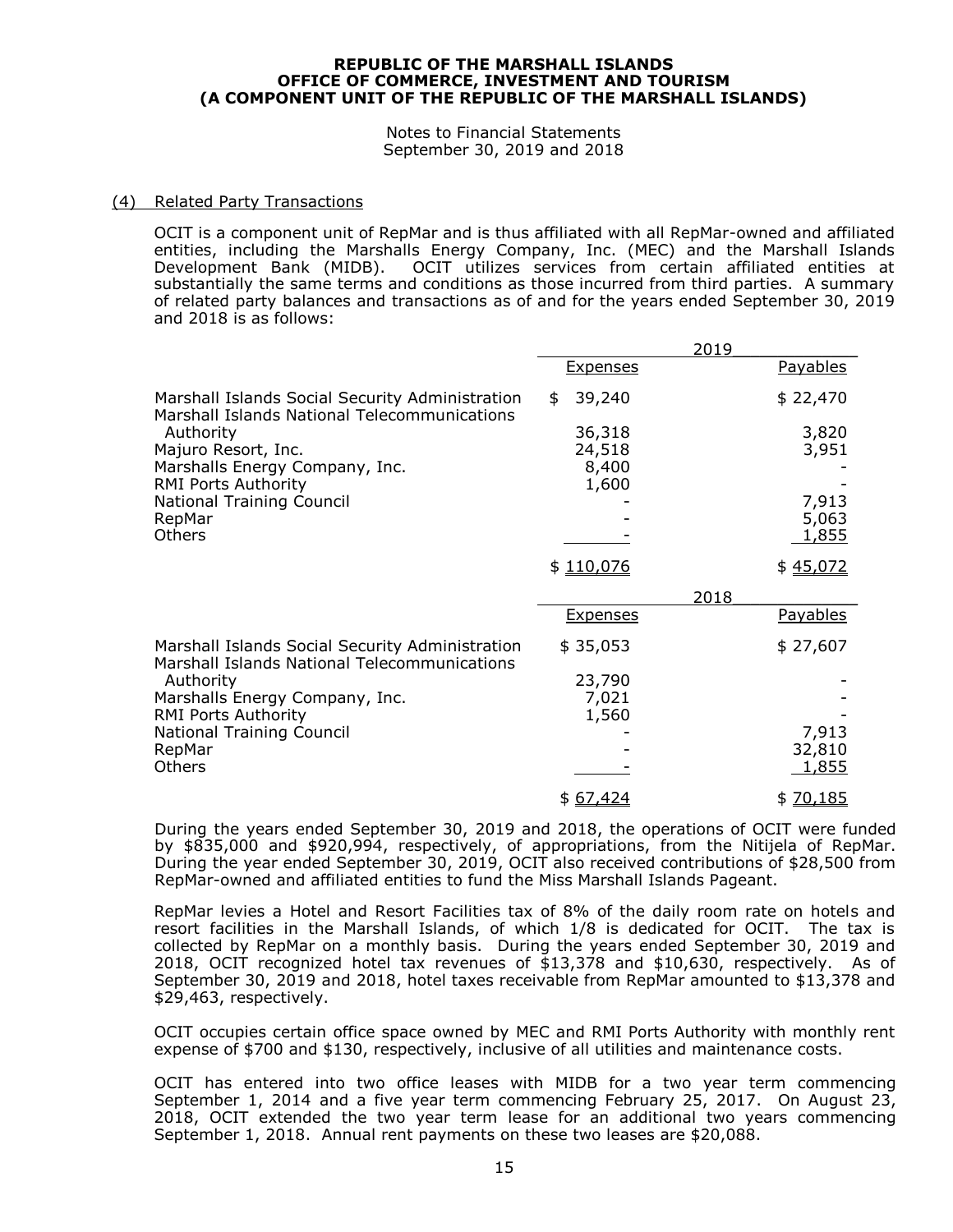Notes to Financial Statements September 30, 2019 and 2018

#### (5) Contingency

OCIT receives a substantial amount of its revenue from annual RepMar appropriations. A significant reduction in the level of budgetary support from RepMar, if this were to occur, may have an effect on OCIT's programs and activities. For the year ended September 30, 2020, RepMar appropriated \$800,000 for the purpose of funding OCIT's programs and activities.

#### (6) Government Merger

OCIT began operations on October 1, 2017, and was formed from the merger of OCI and MIVA to take advantage of streamlined initiatives and functions of organizations towards the development of the tourism industry and to stimulate economic growth. The merger was approved by the RepMar Cabinet pursuant to Cabinet Minute 017 (2018) and as enacted by Public Law 2018-57. The initial opening balances of OCIT's assets, liabilities, and net position, as of the beginning of the year were determined on the basis of the carrying values reported in the separate financial statements of OCI and MIVA as of September 30, 2017, which resulted in the restatement of beginning net position as of September 30, 2017 in the amount of \$3,083 as follows:

|                                                                   | $OCI$              | <b>MIVA</b>        | Total               |
|-------------------------------------------------------------------|--------------------|--------------------|---------------------|
| Assets:<br>Current assets<br>Capital assets                       | \$32,002<br>15,604 | \$110,958          | \$142,960<br>15,604 |
| Total assets                                                      | 47,606             | 110,958            | <u>158,564</u>      |
| Liabilities:<br><b>Current liabilities</b>                        | 25,413             | 107,875            | 133,288             |
| Net position:<br>Net investment in capital assets<br>Unrestricted | 15,604<br>6,589    | 3,083              | 15,604<br>9,672     |
| Total net position                                                | \$22,193           | <u>3,083</u><br>\$ | 25,276<br>\$        |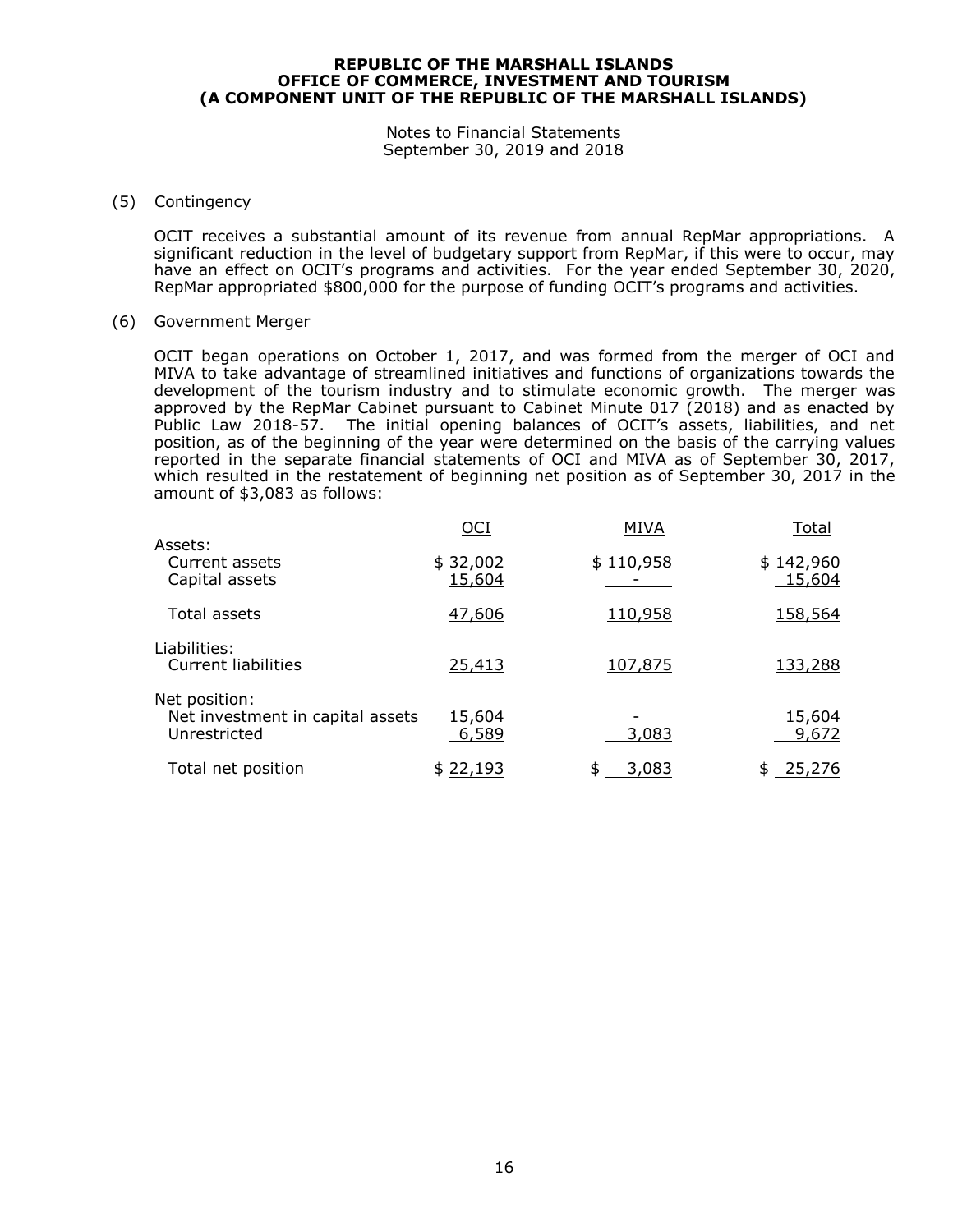# **Deloitte.**

Deloitte & Touche LLP 361 South Marine Corps Drive Tamuning, GU 96913 USA

Tel: +1 (671) 646-3884 Fax: +1 (671) 649-4265

www.deloitte.com

#### **INDEPENDENT AUDITORS' REPORT ON INTERNAL CONTROL OVER FINANCIAL REPORTING AND ON COMPLIANCE AND OTHER MATTERS BASED ON AN AUDIT OF FINANCIAL STATEMENTS PERFORMED IN ACCORDANCE WITH** *GOVERNMENT AUDITING STANDARDS*

Board of Directors Republic of the Marshall Islands Office of Commerce, Investment and Tourism:

We have audited, in accordance with the auditing standards generally accepted in the United States of America and the standards applicable to financial audits contained in *Government Auditing Standards* issued by the Comptroller General of the United States, the financial statements of the Republic of the Marshall Islands Office of Commerce, Investment and Tourism (OCIT), a component unit of the Republic of the Marshall Islands, which comprise the statement of net position as of September 30, 2019, and the related statements of revenues, expenses and changes in net position and of cash flows for the year then ended, and the related notes to the financial statements, and have issued our report thereon dated January 23, 2020.

### **Internal Control Over Financial Reporting**

In planning and performing our audit of the financial statements, we considered OCIT's internal control over financial reporting (internal control) to determine the audit procedures that are appropriate in the circumstances for the purpose of expressing our opinion on the financial statements, but not for the purpose of expressing an opinion on the effectiveness of OCIT's internal control. Accordingly, we do not express an opinion on the effectiveness of OCIT's internal control.

A *deficiency in internal control* exists when the design or operation of a control does not allow management or employees, in the normal course of performing their assigned functions, to prevent, or detect and correct, misstatements on a timely basis. A *material weakness* is a deficiency, or a combination of deficiencies, in internal control such that there is a reasonable possibility that a material misstatement of the entity's financial statements will not be prevented, or detected and corrected on a timely basis.

Our consideration of internal control was for the limited purpose described in the first paragraph of this section and was not designed to identify all deficiencies in internal control that might be material weaknesses or significant deficiencies. Given these limitations, during our audit we did not identify any deficiencies in internal control that we consider to be material weaknesses. However, material weaknesses may exist that have not been identified.

#### **Compliance and Other Matters**

As part of obtaining reasonable assurance about whether OCIT's financial statements are free from material misstatement, we performed tests of its compliance with certain provisions of laws, regulations, contracts, and grant agreements, noncompliance with which could have a direct and material effect on the determination of financial statement amounts. However, providing an opinion on compliance with those provisions was not an objective of our audit, and accordingly, we do not express such an opinion. The results of our tests disclosed instances of noncompliance or other matters that are required to be reported under *Government Auditing Standards* and which are described in the accompanying Schedule of Findings and Responses as item 2019-01.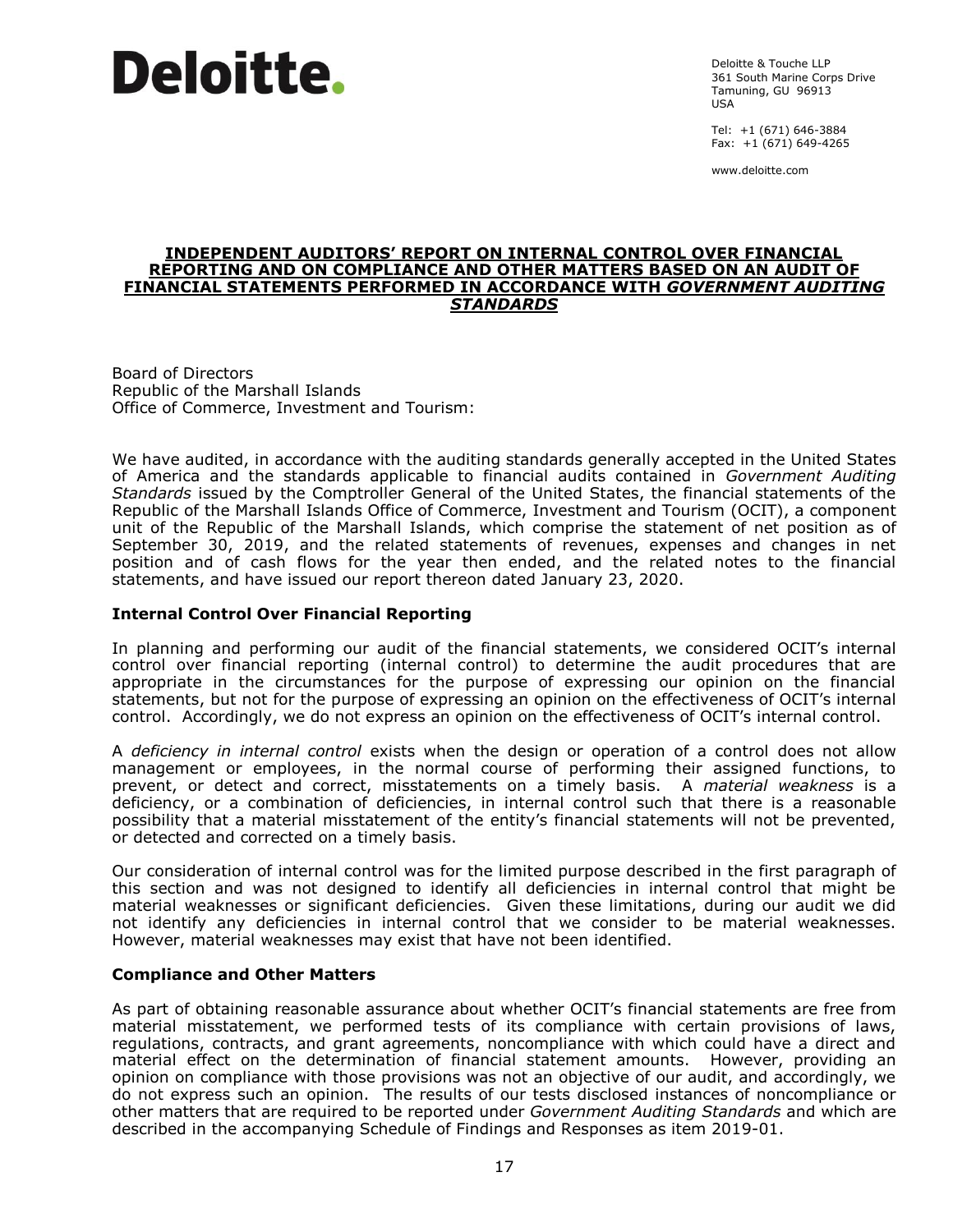# Deloitte.

# **OCIT's Response to Findings**

OCIT's responses to the findings identified in our audit are described in the accompanying Schedule of Findings and Responses. OCIT's responses were not subjected to the auditing procedures applied in the audit of the financial statements and, accordingly, we express no opinion on them.

### **Purpose of this Report**

The purpose of this report is solely to describe the scope of our testing of internal control and compliance and the results of that testing, and not to provide an opinion on the effectiveness of the entity's internal control or on compliance. This report is an integral part of an audit performed in accordance with *Government Auditing Standards* in considering the entity's internal control and compliance. Accordingly, this communication is not suitable for any other purpose.

leloite Hackell

January 23, 2020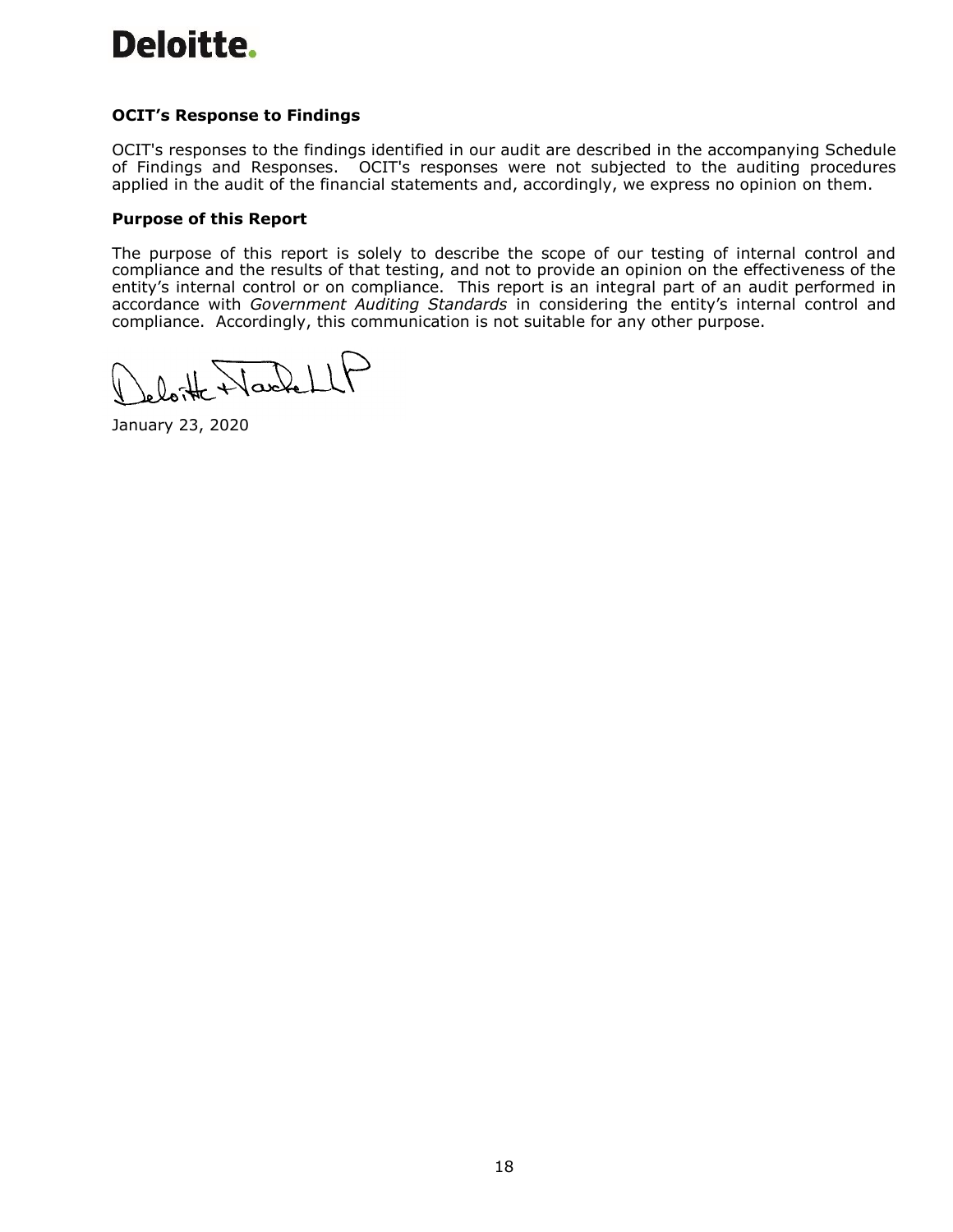Schedule of Findings and Responses Year Ended September 30, 2019

Finding No. 2019-01

Criteria: RepMar's Procurement Code states the following:

- (a) Section 124 unless otherwise authorized by law, all Government contracts shall be awarded by competitive sealed bidding.
- (b) Section 127 procurement of goods and services not exceeding \$25,000 may be made in accordance with small purchase procedures promulgated by RepMar's Policy Office. Small purchase procedures are those relatively simple and informal methods for securing services, supplies, or other property that do not cost more than \$25,000. RepMar's Ministry of Finance has previously declared that if small purchase procedures are used, price or rate quotations shall be obtained from an adequate number of qualified sources.
- (c) Section 126.7 award shall be made to the responsible offeror whose proposal is determined in writing to be the most advantageous to the Government taking into consideration price and the evaluation factors set forth in the Request for Proposals. No other factors or criteria shall be used in the evaluation. The contract file shall contain the basis on which the award is made.
- (d) Section 128 a contract may be awarded for supply, service, or construction item without completion when it is determined in writing that there is only one source for the required supply, service, or construction item.

Condition: For the following items, supporting documentation was inadequate to evidence the procurement process:

| Item $#$ | Description                                                | Check No.                 | Amount          |
|----------|------------------------------------------------------------|---------------------------|-----------------|
|          | Consultancy agreement for Miss<br>Marshall Islands Pageant | various                   | \$57,094        |
| 2        | Consultancy agreement for tourism<br>development plan      | various                   | 29,159          |
|          | Travel<br>Fuel                                             | TA 8/028 and 3784<br>3244 | 12,797<br>1,577 |

Cause: The cause of the above condition is the lack of adequate internal control policies and procedures requiring compliance with RepMar's Procurement Code.

Effect: The effect of the above condition is potential noncompliance with RepMar's Procurement Code.

Recommendation: We recommend management establish adequate internal control policies and procedures requiring compliance with RepMar's Procurement Code. Specifically, documentation should indicate the history of procurement including rationale for contractor selection and documentation of sole provider.

Auditee Response and Corrective Action Plan: Management agrees with the finding identified in the audit. Management will make sure all future contracts go through the bidding process before OCIT engages with them. Finance and Administration division will take the lead in procuring daily needs of the office and maintaining all procurement documents in file. It will make sure that all transaction are authorized (PR/PO) before processing payments.